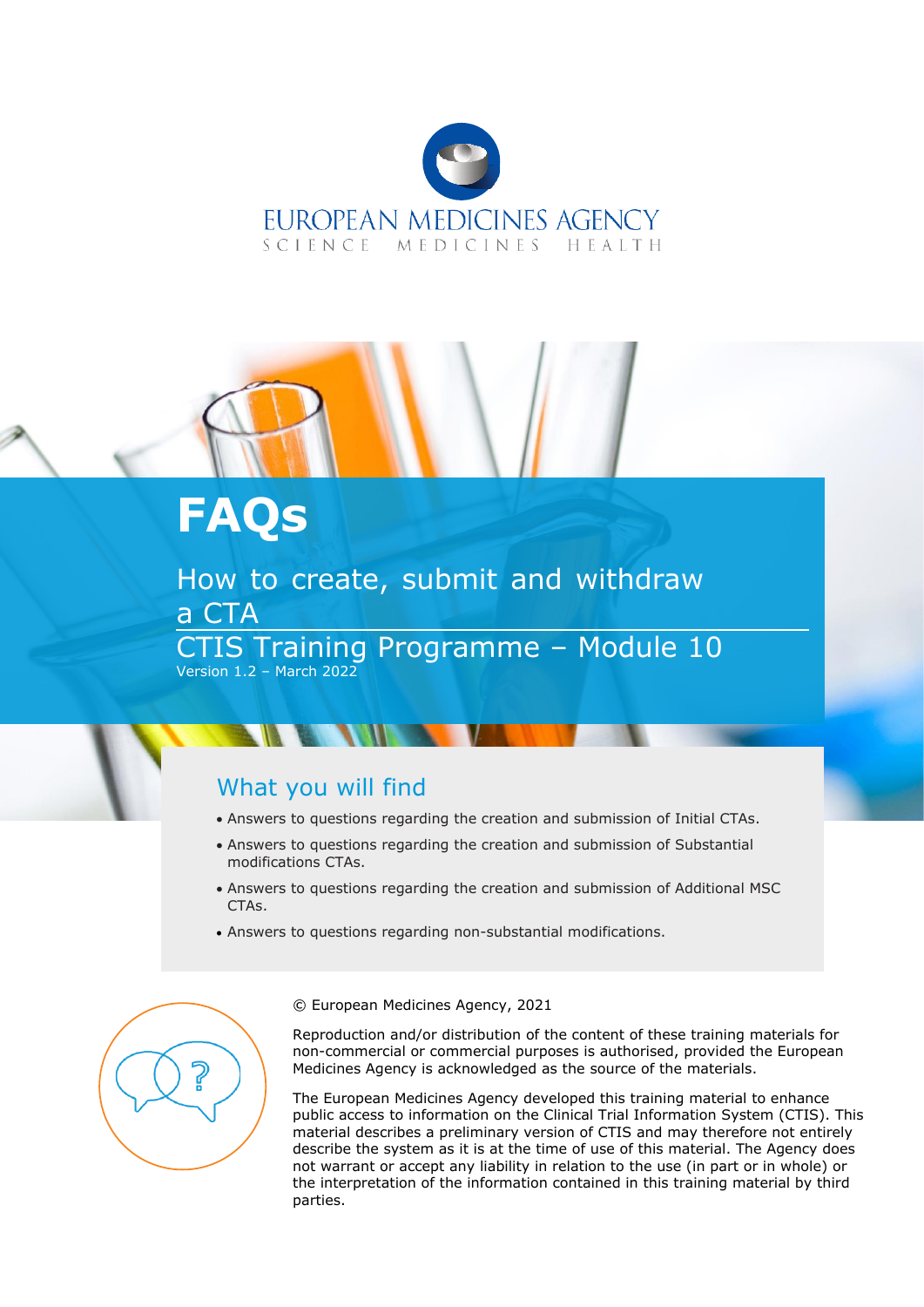## Table of Contents

| 1.1. | What is a 'clinical trial' in the context of the Clinical Trial Regulation (EU) No |  |
|------|------------------------------------------------------------------------------------|--|
| 1.2. |                                                                                    |  |
| 1.3. |                                                                                    |  |
| 1.4. |                                                                                    |  |
| 1.5. | Can users submit information and documents in the CTAs in more than one            |  |
| 1.6. |                                                                                    |  |
| 1.7. |                                                                                    |  |
| 1.8. |                                                                                    |  |
| 1.9. |                                                                                    |  |
|      |                                                                                    |  |

# 2. [Initial CTA..................................................](#page-8-0) 9

| 2.1.  |                                                                                |
|-------|--------------------------------------------------------------------------------|
| 2.2.  |                                                                                |
| 2.3.  |                                                                                |
| 2.4.  |                                                                                |
| 2.5.  | Which sections of a CTA page must users complete for an Initial CTA? 11        |
| 2.6.  | What information can users include in the Form section?11                      |
| 2.7.  |                                                                                |
| 2.8.  |                                                                                |
| 2.9.  |                                                                                |
| 2.10. |                                                                                |
| 2.11. |                                                                                |
| 2.12. |                                                                                |
| 2.13. | Is the information in the contact points on sponsors' subsection published? 14 |
| 2.14. |                                                                                |
| 2.15. | What roles can medicinal products have in a clinical trial in CTIS?15          |
| 2.16. | What types of products can be added as a test role in CTIS?16                  |
| 2.17. |                                                                                |
|       |                                                                                |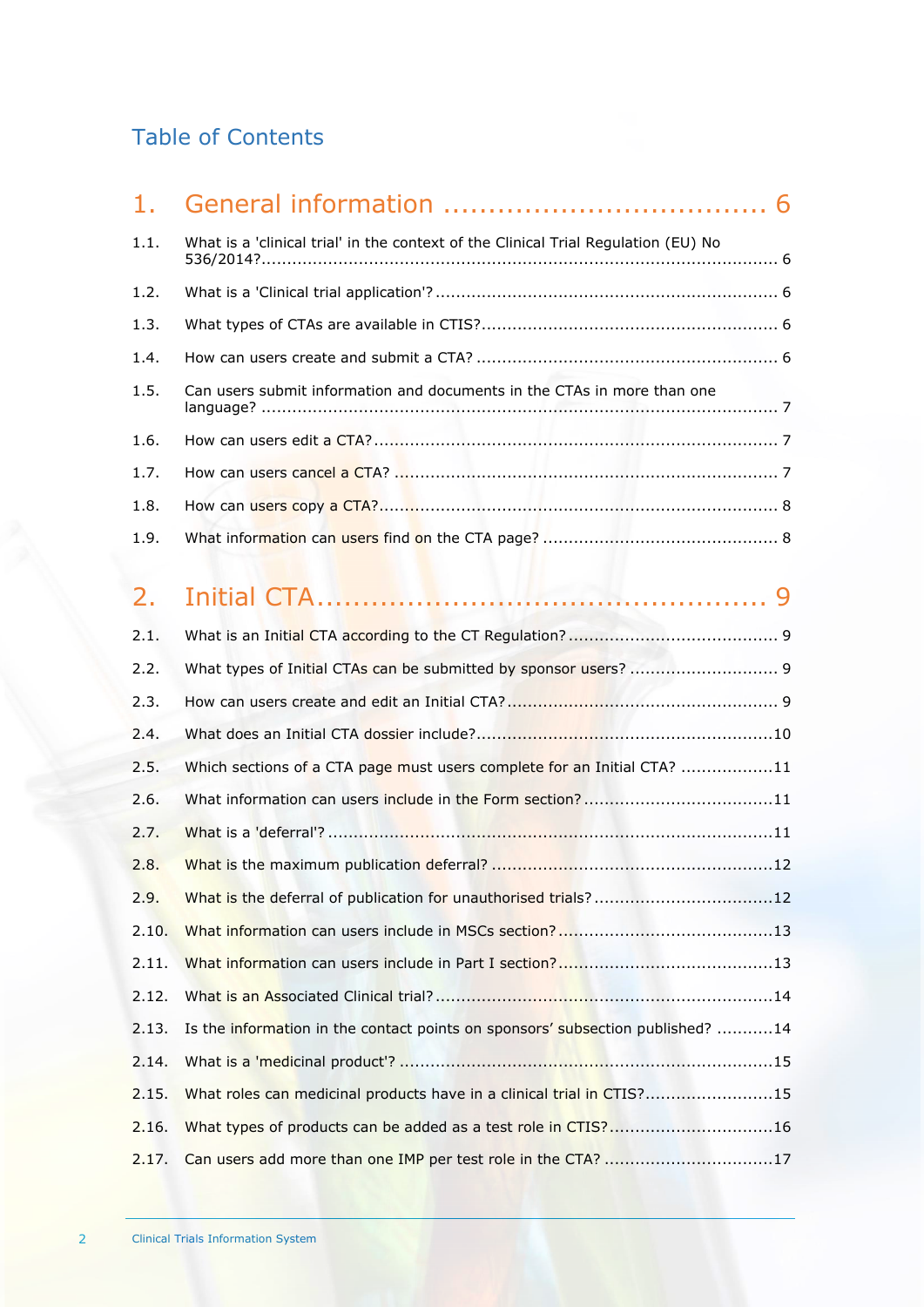|       | 2.20. Can users indicate that a product is applicable only to certain MSCs? 18              |
|-------|---------------------------------------------------------------------------------------------|
|       | 2.21. How can users link the placebo with other investigational medicinal products?18       |
|       |                                                                                             |
|       | 2.23. Is it mandatory to upload a recruitment arrangement document? 19                      |
|       |                                                                                             |
|       | 2.25. In cases of applications limited to Part I, how should a sponsor proceed to submit an |
| 2.26. |                                                                                             |
| 2.27. | After the receipt of the decision on the clinical trial, does the sponsor have the option   |
|       | 2.28. Does a sponsor have to await positive decisions from all Member State concerned       |

## 3. [Additional Member states concerned CTA](#page-20-1) ......21

| 3.2. |                                                                                      |  |
|------|--------------------------------------------------------------------------------------|--|
| 3.3. |                                                                                      |  |
| 3.4. | What information can users include in the different sections of an Additional MSC    |  |
|      | 3.5. Is there a limitation to the number of MSCs in an Additional MSC Application?22 |  |
| 3.6. | What happens if there are missing or incomplete documents in an Additional MSCs      |  |

## 4. [Substantial Modification CTA........................23](#page-22-0)

| 4.2. | What types of Substantial Modification CTAs can be submitted?23                       |  |
|------|---------------------------------------------------------------------------------------|--|
| 4.3. |                                                                                       |  |
| 4.4. | What information can users include in the different sections of a Substantial         |  |
| 4.5. |                                                                                       |  |
| 4.6. | How can users describe the changes they have made in a CTA section?26                 |  |
| 4.7. |                                                                                       |  |
| 4.8. | Who is responsible for assessing whether a modification is deemed as 'substantial'?27 |  |
| 4.9. | Is the addition of a new Member State considered as a Substantial Modification?28     |  |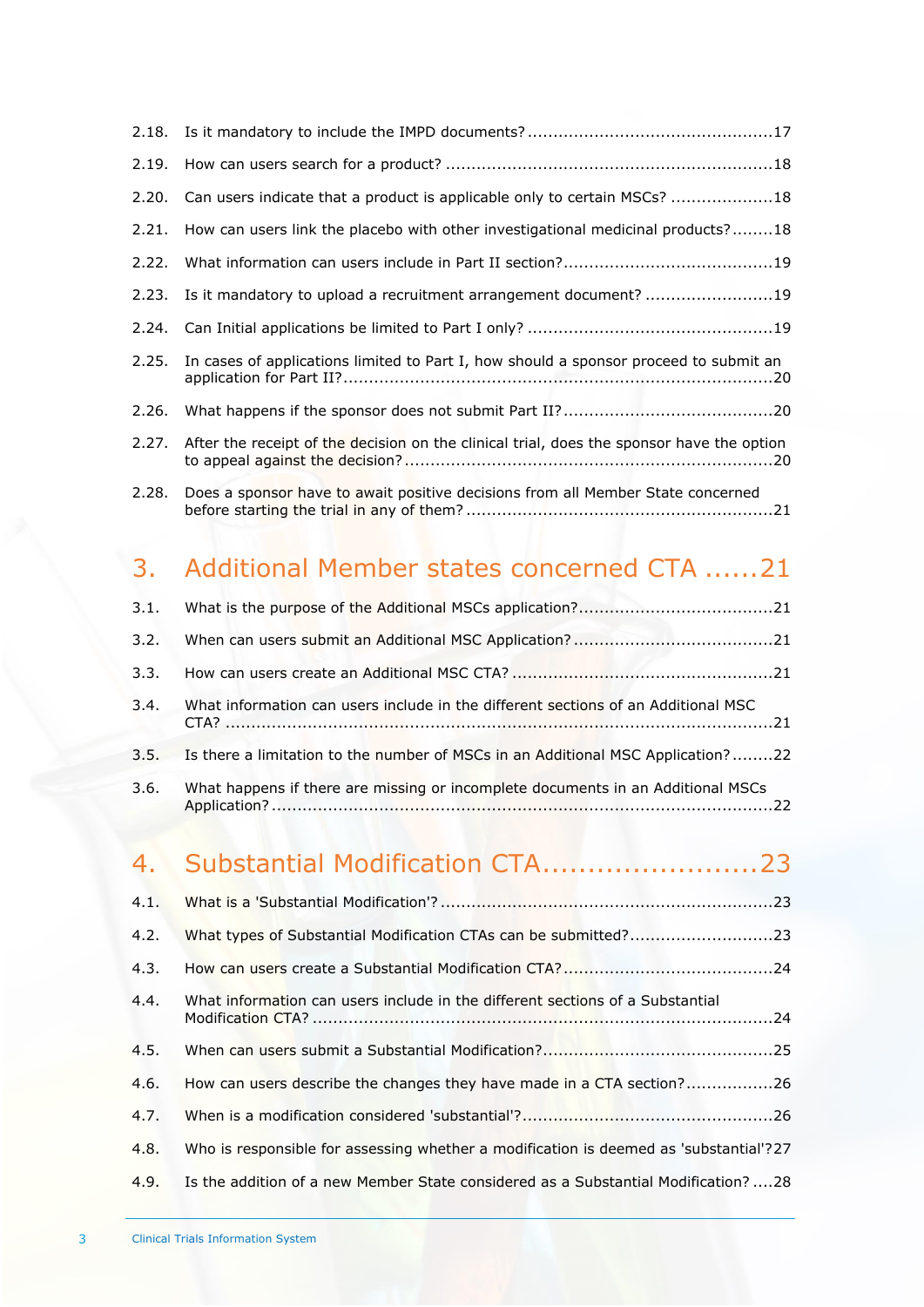|      | 5. Non-Substantial Modifications28                                                     |
|------|----------------------------------------------------------------------------------------|
| 5.1. |                                                                                        |
| 5.2. |                                                                                        |
| 5.3. |                                                                                        |
| 5.4. |                                                                                        |
| 5.5. |                                                                                        |
| 5.6. | Is there a predefined list of modifications that should be regarded as Non-Substantial |
|      |                                                                                        |
| 6.1. |                                                                                        |
| 6.2. | When can users withdraw a Substantial Modification CTA or an Additional MSC CTA?       |
| 6.3. |                                                                                        |

6.4. [Is it compulsory to include a justification in case of withdrawal?](#page-30-2) ...........................31 6.5. Can an Initial CTA be re-submitted? [.................................................................32](#page-31-0)

| 7. Roles and permissions 32 |  |
|-----------------------------|--|
|                             |  |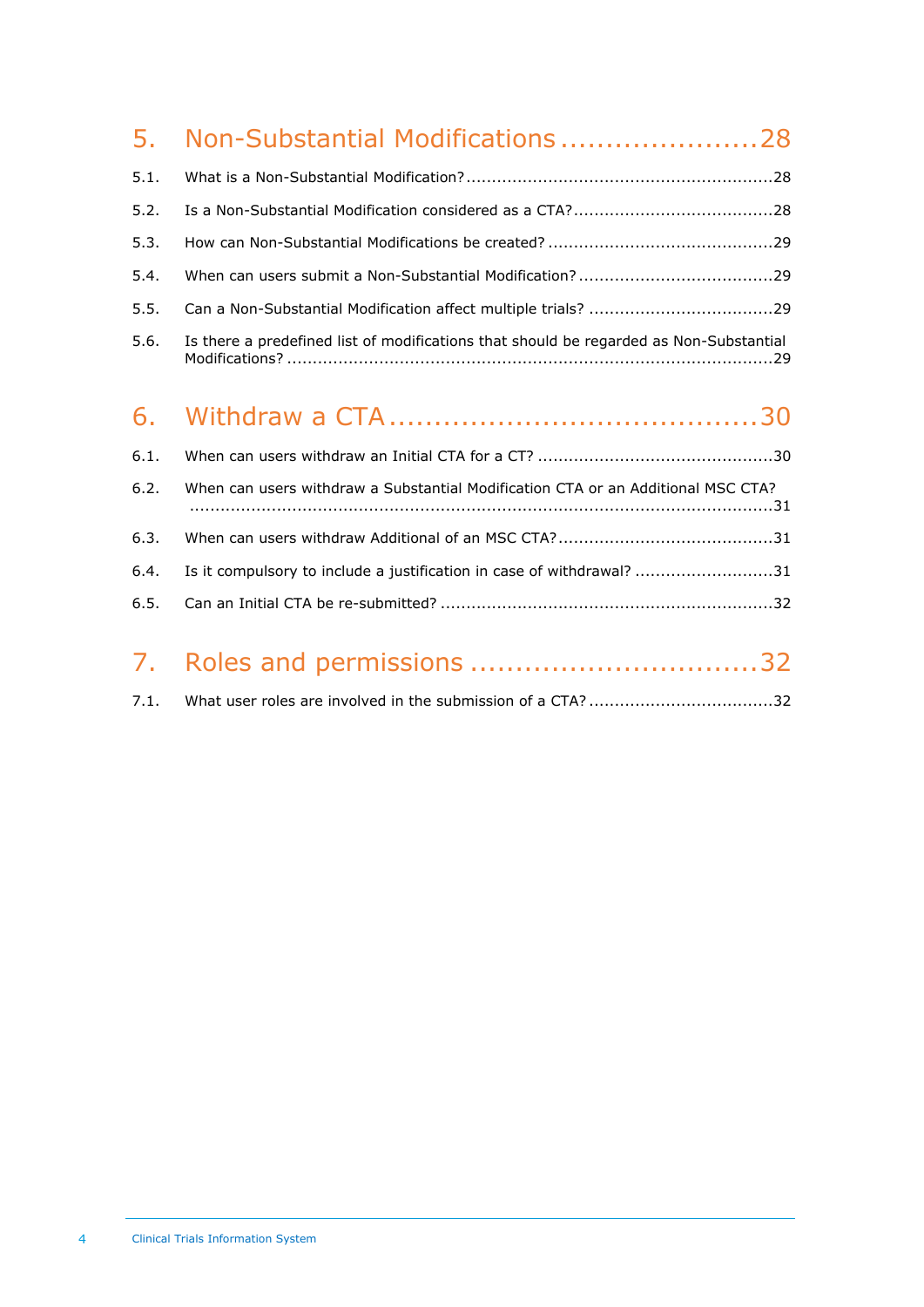# FAQs



- 1. Understand the different types of Clinical Trial Applications and Non-substantial modifications.
- 2. Understand the process of creating, submitting, and cancelling an Initial Clinical Trial Application.
- 3. Understand the process of withdrawing an Initial Clinical Trial Application.
- 4. Understand the key differences of other types of applications, compared to an Initial application.

We encourage you to read these questions and answers carefully. If you have any questions which are not covered in this document, please contact us at [CT.Training@ema.europa.eu](mailto:CT.Training@ema.europa.eu) so that we can update this document accordingly. This document will be progressively enriched with the input of the experts involved in the validation of the training material, the Master Trainers disseminating the materials, and the end-users.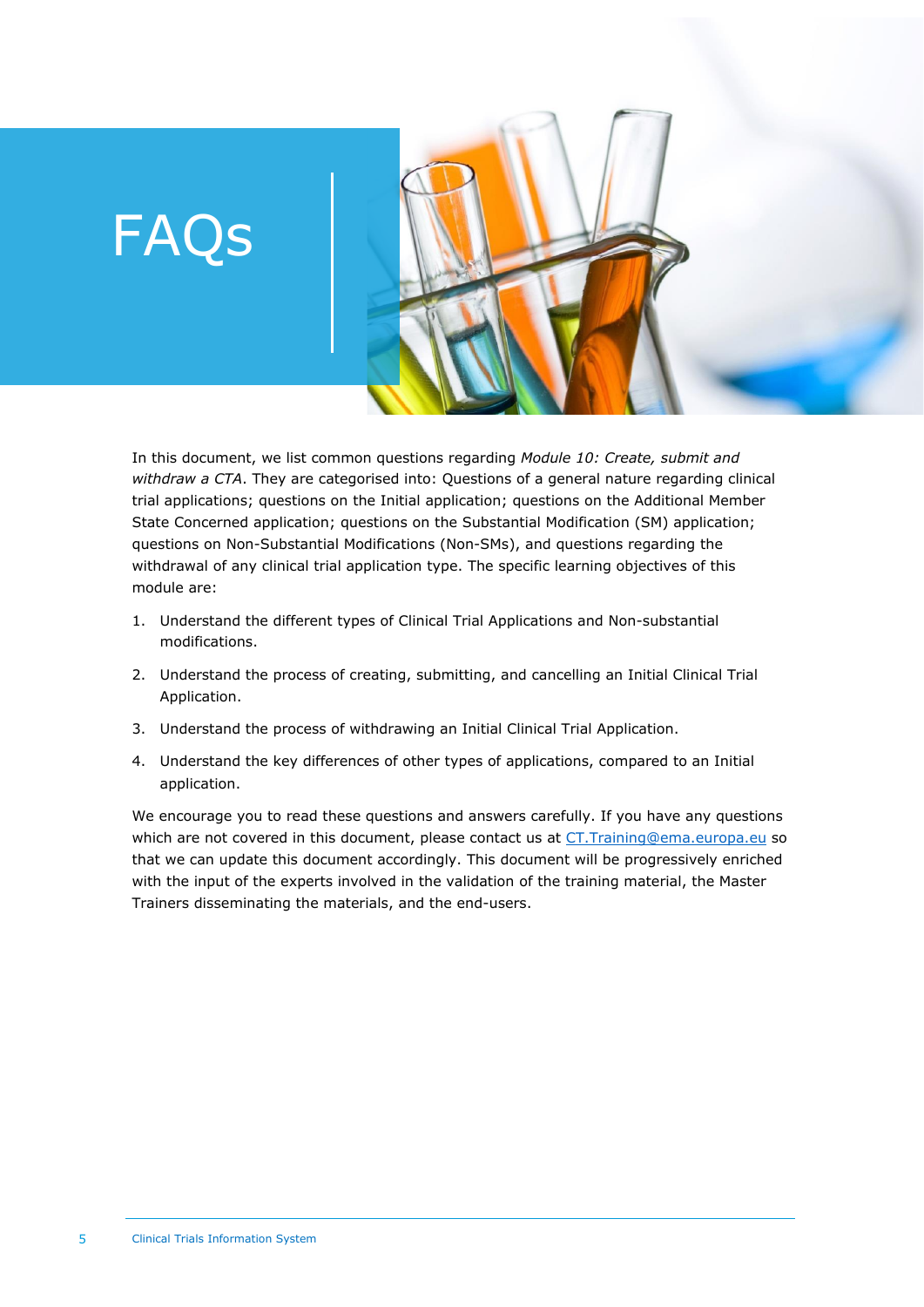## <span id="page-5-1"></span><span id="page-5-0"></span>1. General information

## 1.1. What is a 'clinical trial' in the context of the Clinical Trial Regulation (EU) No 536/2014<sup>1</sup>?

According to Article  $2(2)$  (2) of the CT Regulation<sup>2</sup>, a clinical trial (CT) is a clinical study which fulfils any of the following conditions:

- The assignment of the subject to a particular therapeutic strategy is decided in advance and does not fall within the normal clinical practice of the Member State Concerned (MSC).
- The decision to prescribe the investigational medicinal products is taken together with the decision to include the subject in the clinical trial.
- Diagnostic or monitoring procedures in addition to normal clinical practice are applied to the subjects.

#### <span id="page-5-2"></span>1.2. What is a 'Clinical trial application'?

A Clinical trial application (CTA) is a request made by the sponsors to the Member States Concerned (MSCs) for the authorisation to perform an action related to CTs conducted in the EU. These actions can include the authorisation to conduct a new CT, to extend an existing CT to another MSC territory, or to perform a substantial modification (SM) to a previously authorised CTA.

#### <span id="page-5-3"></span>1.3. What types of CTAs are available in CTIS?

The CT Regulation provides for three different types of application dossiers: Initial Application (Article 5 of the CT Regulation for full initial part I and part II, and Article 11 for partial submission including part I only<sup>3</sup>); SM (Chapter III of the CT Regulation<sup>4</sup>), and Additional MSC (Article 14 of the CT Regulation<sup>5</sup>).

#### <span id="page-5-4"></span>1.4. How can users create and submit a CTA?

The trial life cycle starts with the creation of an initial application for a clinical trial. To do so,

<sup>2</sup> Regulation (EU) No 536/2014 of the European Parliament and of the Council of 16 April 2014 on clinical trials on medicinal products for human use, and repealing Directive 2001/20/EC, *EU Official Journal* L158. 16 of April 2014. Available at: [https://ec.europa.eu/health/sites/health/files/files/eudralex/vol-1/reg\\_2014\\_536/reg\\_2014\\_536\\_en.pdf](https://ec.europa.eu/health/sites/health/files/files/eudralex/vol-1/reg_2014_536/reg_2014_536_en.pdf)

<sup>&</sup>lt;sup>1</sup> Referred to as 'CT Regulation' hereafter

<sup>3</sup> Idem 4 Idem

<sup>5</sup> Idem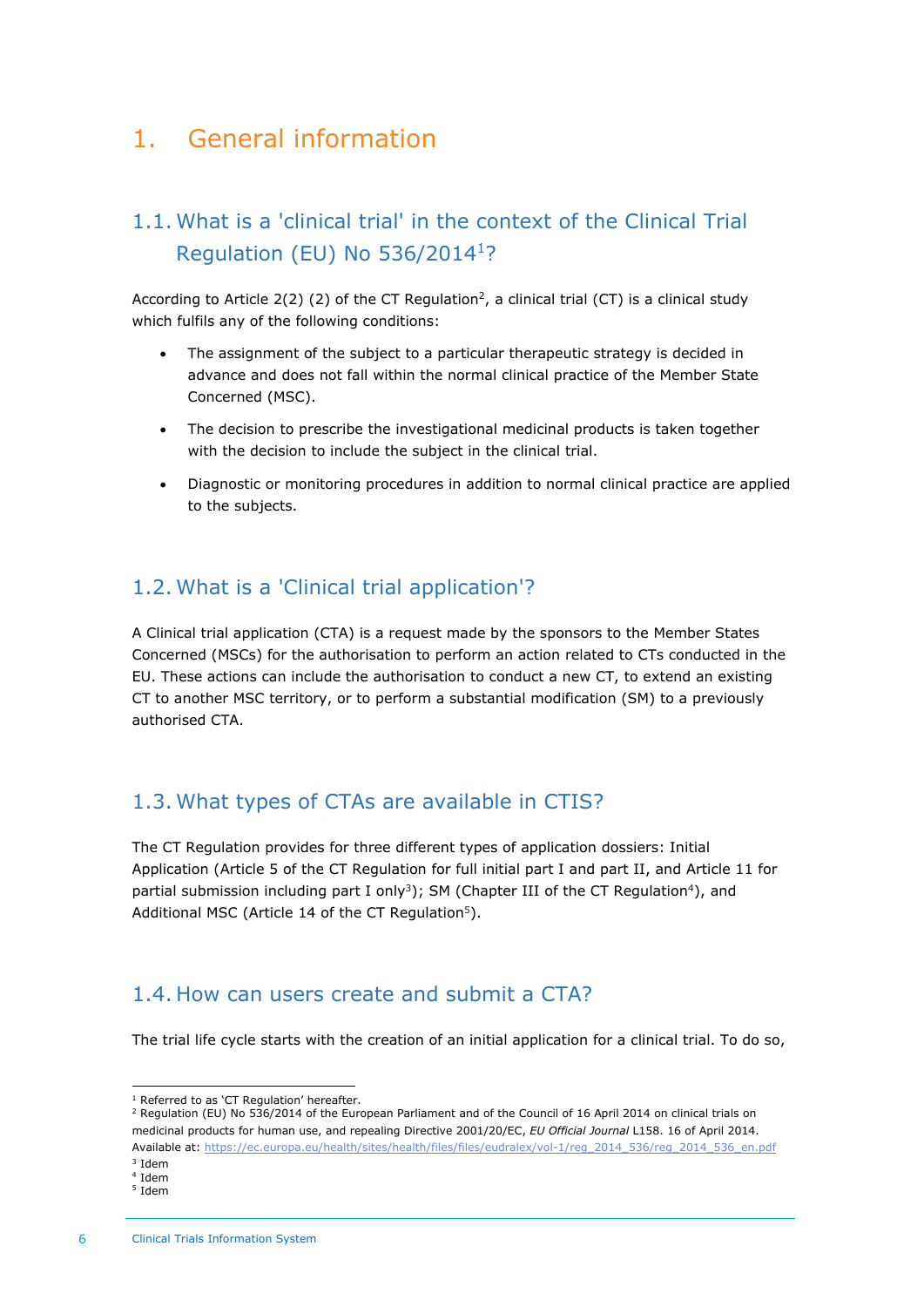users need to click on the '+ New trial' button in the Clinical trials tab. The system will trigger a pop-up form that needs to be populated by the user regarding the full title of the CT and the information of the sponsor organisation. Once this information has been filled out, users need to click on the 'create' button. With this procedure, an Initial CTA is created, with a unique EU CT number associated with it. Users can create and submit other types of CTAs only after the authorisation of the initial application. (*For more information, refer to questions 2.3, 3.3 and 4.3).*

The different CTAs linked to the same CT will be displayed in the 'Application and Non-SM' sub-section at the bottom of the CT summary page.

## <span id="page-6-0"></span>1.5. Can users submit information and documents in the CTAs in more than one language?

Yes. The information provided for a CTA can be submitted in one or more languages. Structure data and documents can be provided in all the official languages of the EU and as per MSCs requirements, as provided for in Article 26 of the CT Regulation<sup>6</sup>.

#### <span id="page-6-1"></span>1.6. How can users edit a CTA?

Users can edit the application while it is in draft status (i.e. until it has not been submitted). To do so, users can access the application, from the CT summary page and select the Application ID under the column' ID' of the 'Application and Non-SM' section. In order to populate and upload the relevant information and documentation of an application, users need to click on the padlock button of each sub-section. Afterwards, they can either save the application by clicking on the 'save' button in the upper-right corner of the page or, if all the required fields are completed, submit the application. After submitting the CTA, if users want to update the dossier, they need to create an SM CTA or a non-SM, as applicable *(refer to sections 4 and 5 for more information).*

#### <span id="page-6-2"></span>1.7. How can users cancel a CTA?

Users can cancel any application while it is in draft status. To do so, users need to open the application, from the CT summary page, and click on the 'cancel' button on the upper-right corner of the page. If the sponsor cancels the application, all populated data and documents will be deleted from CTIS.

 $6$  Regulation (EU) No 536/2014 of the European Parliament and of the Council of 16 April 2014 on clinical trials on medicinal products for human use, and repealing Directive 2001/20/EC, *EU Official Journal* L158. 16 of April 2014. Available at: [https://ec.europa.eu/health/sites/health/files/files/eudralex/vol-1/reg\\_2014\\_536/reg\\_2014\\_536\\_en.pdf.](https://ec.europa.eu/health/sites/health/files/files/eudralex/vol-1/reg_2014_536/reg_2014_536_en.pdf)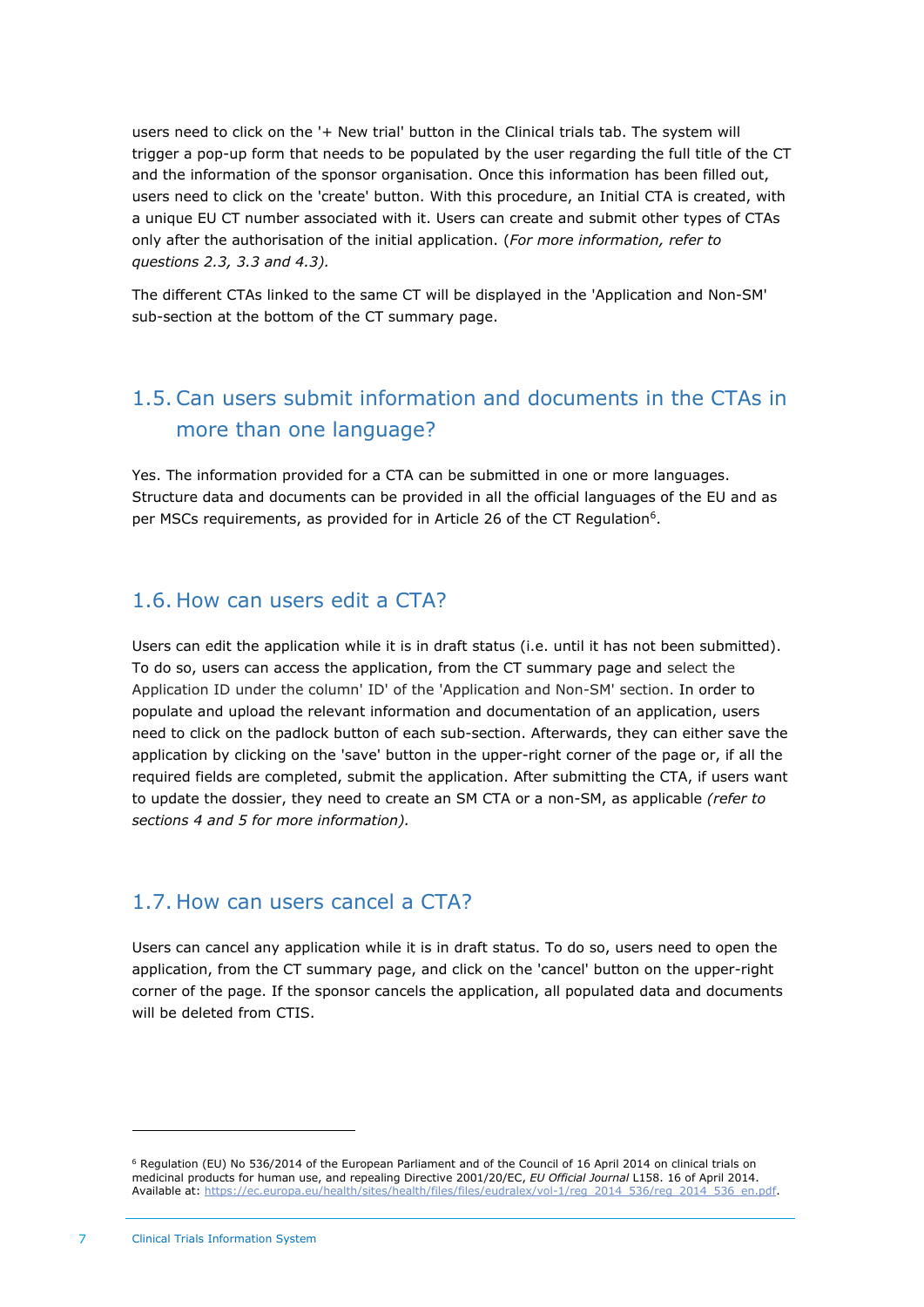#### <span id="page-7-0"></span>1.8. How can users copy a CTA?

Once a CTA has been authorised, users can copy it to create a similar CTA. To do so, users need to open the authorised application, from the CT summary page and click on the 'copy' button on the upper-right corner of the page. A pop-up will request the user to specify which sections of the application he/she wishes to copy - Part I (mandatory), or Part I and Part II, as well as the MSC in case there is more than one. The new CTA will have a new and unique EU CT number.

#### <span id="page-7-1"></span>1.9. What information can users find on the CTA page?

The CTA page is structured in six sections, which provide all the relevant information regarding a CTA submitted by a sponsor:

- **Form:** Displays information on the application form details including cover letter, proof of payment if so required by the MSC, and the anticipated publication dates for data and documents, including deferrals, if applicable.
- **MSC:** Displays information such as the MSCs of the application, the proposed RMS, the countries outside of the EU/EEA where the trial is intended to be conducted, an estimated total population for the trial, etc.
- **Part I:** Displays trial-specific information such as protocol information, trial design, inclusion and exclusion criteria, conditions to be treated, the therapeutic area, sponsor and product details, etc.
- **Part II:** Displays documents of the regulatory nature of the CTA for each of the MSC, including, for example, the template for the informed consent, the subject recruitment arrangements, compliance with national data protection requirements, etc.
- **Evaluation:** Displays the different phases of the application evaluation to be performed by the MSC. By accessing this section, Member State users can perform their evaluation tasks, for example, by documenting considerations or uploading draft assessment reports.
- **Timetable:** Displays a visual overview of the evaluation status and progress of the CTA.

It should be noted that depending on the application type, not all the six sections above mentioned will be completed by the sponsors. *More details on the different types of applications are provided in sections 2, 3, and 4.*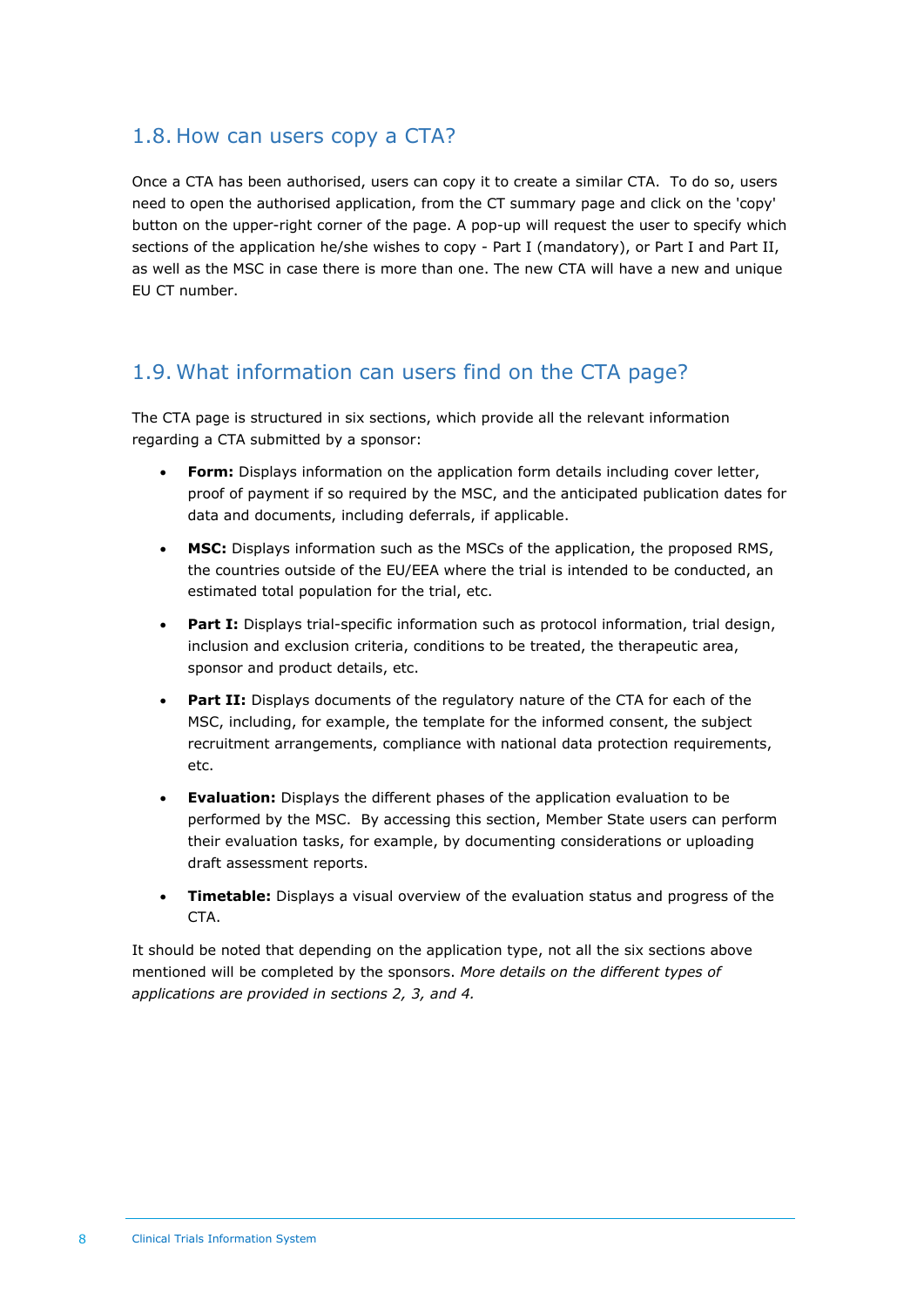## <span id="page-8-1"></span><span id="page-8-0"></span>2. Initial CTA

## 2.1. What is an Initial CTA according to the CT Regulation?

An Initial CTA provides comprehensive information about the trial to be conducted and the investigational medicinal product(s) to be used, enabling the authorities of the MSC to evaluate the acceptability of conducting the trial. The elements to be included in the application dossier for an initial application are defined in Annex I of the CT Regulation<sup>7</sup>.

## <span id="page-8-2"></span>2.2. What types of Initial CTAs can be submitted by sponsor users?

Depending on the number of Member States concerned by the application, Initial CTAs can be divided into:

- **Mononational:** CTAs which concern only one Member State. These applications aim at receiving the authorisation to conduct a CT in the territory of a Member State.
- **Multinational:** CTAs which concern more than one Member State. These applications aim at receiving the authorisation to conduct a CT in the territories of more than one Member State.

Additionally, Initial CTAs can be divided into those including information for Part I and Part II (full submission), and those that only include information relevant for Part I, or for Part I and Part II but only some of the MSC (partial submission). *Refer to question 2.18 for more information.*

## <span id="page-8-3"></span>2.3. How can users create and edit an Initial CTA?

Initial CTAs are created via the Clinical trials tab by clicking on the '+ New trial' button. The system will trigger a pop-up form that needs to be populated by the user regarding the full title of the CT and the information of the organisation that will be the sponsor of the trial. Once the information is populated and users click on the 'create' button, they are redirected to the sections of the CTA where they can start completing the required information. By default, the section 'Part I' is displayed.

If users wish to continue filling out the required information at another moment, they need to click on the 'save' button, which allows saving a draft application without submitting it. For editing the application at a later stage, users must select the Application ID under the column' ID' of the 'Application and Non-SM' section. In the case of Initial CTAs, the ID will be

<sup>&</sup>lt;sup>7</sup> Regulation (EU) No 536/2014 of the European Parliament and of the Council of 16 April 2014 on clinical trials on medicinal products for human use, and repealing Directive 2001/20/EC, *EU Official Journal* L158. 16 of April 2014. Available at: [https://ec.europa.eu/health/sites/health/files/files/eudralex/vol-1/reg\\_2014\\_536/reg\\_2014\\_536\\_en.pdf](https://ec.europa.eu/health/sites/health/files/files/eudralex/vol-1/reg_2014_536/reg_2014_536_en.pdf)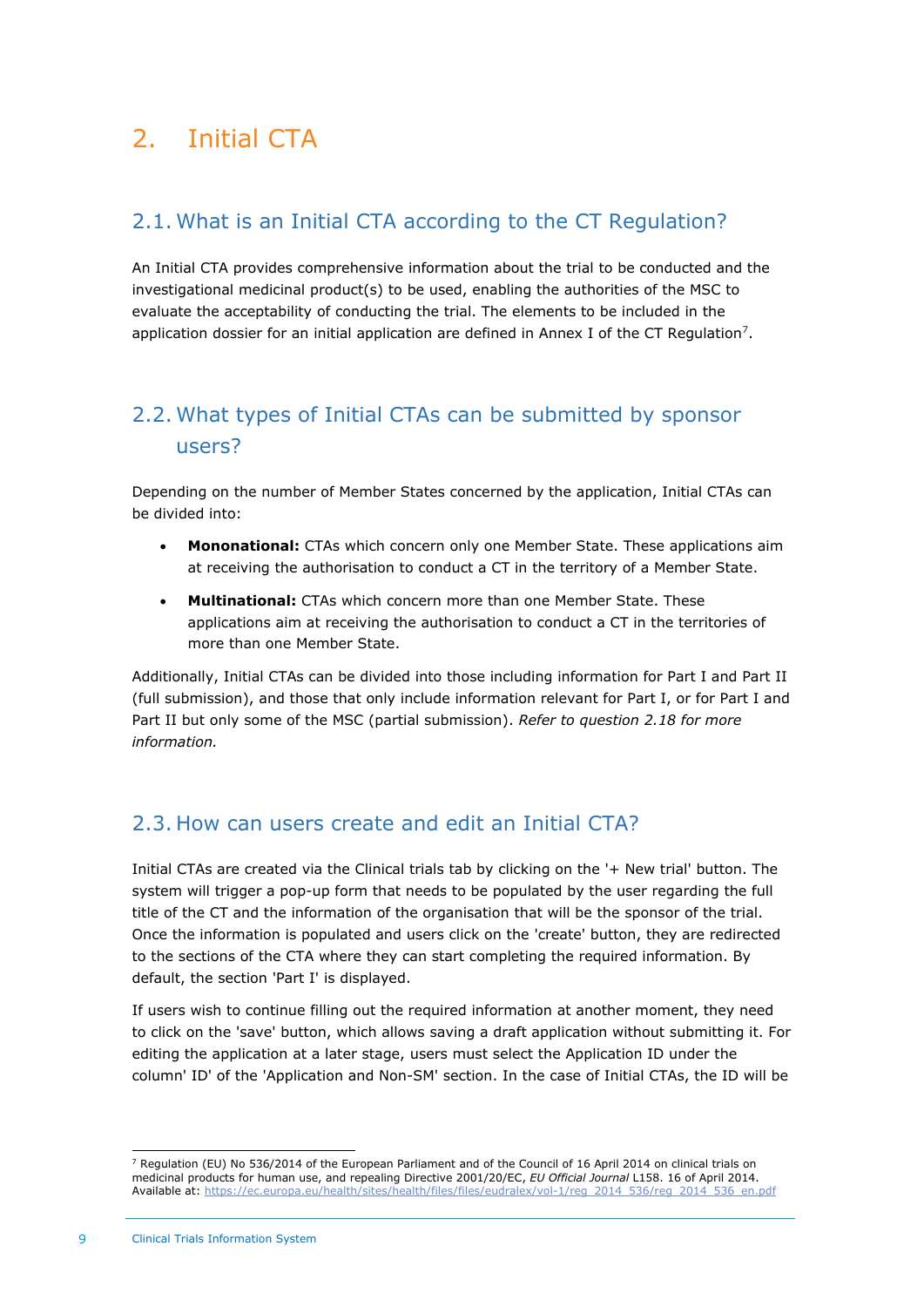#### 2.4. What does an Initial CTA dossier include?

As per Annex I of the CT Regulation<sup>8</sup> (letters A to R), the application dossier includes the following information:

- Introduction and General principles
- Cover letter
- Compliance with Regulation (EU) 2016/679
- EU Application form
- Protocol
- Investigator's brochure
- Documentation relating to compliance with Good manufacturing practice (GMP) for the investigational medicinal product
- Investigational medicinal product dossier (IMPD)
- Auxiliary medicinal product dossier
- Scientific advice and Paediatric Investigation Plan (PIP)
- Content of the labelling of the Investigational Medicinal Products (IMP)
- Requirements for gathering the informed consent of the subjects (information per MSC);
- Arrangements for rewarding or compensating subjects and investigators (information per MSC);
- Arrangements for the recruitment of subjects (information per MSC);
- Suitability of individuals involved (information per MSC);
- Suitability of clinical trial sites (information per MSC);
- Proof of insurance cover or indemnification (information per MSC);
- Financial and other arrangements (information per MSC);
- Proof of payment of fee (information per MSC);
- Proof that data will be processed in compliance with union law on data protection.

<span id="page-9-0"></span>'IN'.

<sup>8</sup> Regulation (EU) No 536/2014 of the European Parliament and of the Council of 16 April 2014 on clinical trials on medicinal products for human use, and repealing Directive 2001/20/EC, EU Official Journal L158. 16 of April 2014. Available at[: https://ec.europa.eu/health/sites/health/files/files/eudralex/vol-1/reg\\_2014\\_536/reg\\_2014\\_536\\_en.pdf](https://ec.europa.eu/health/sites/health/files/files/eudralex/vol-1/reg_2014_536/reg_2014_536_en.pdf)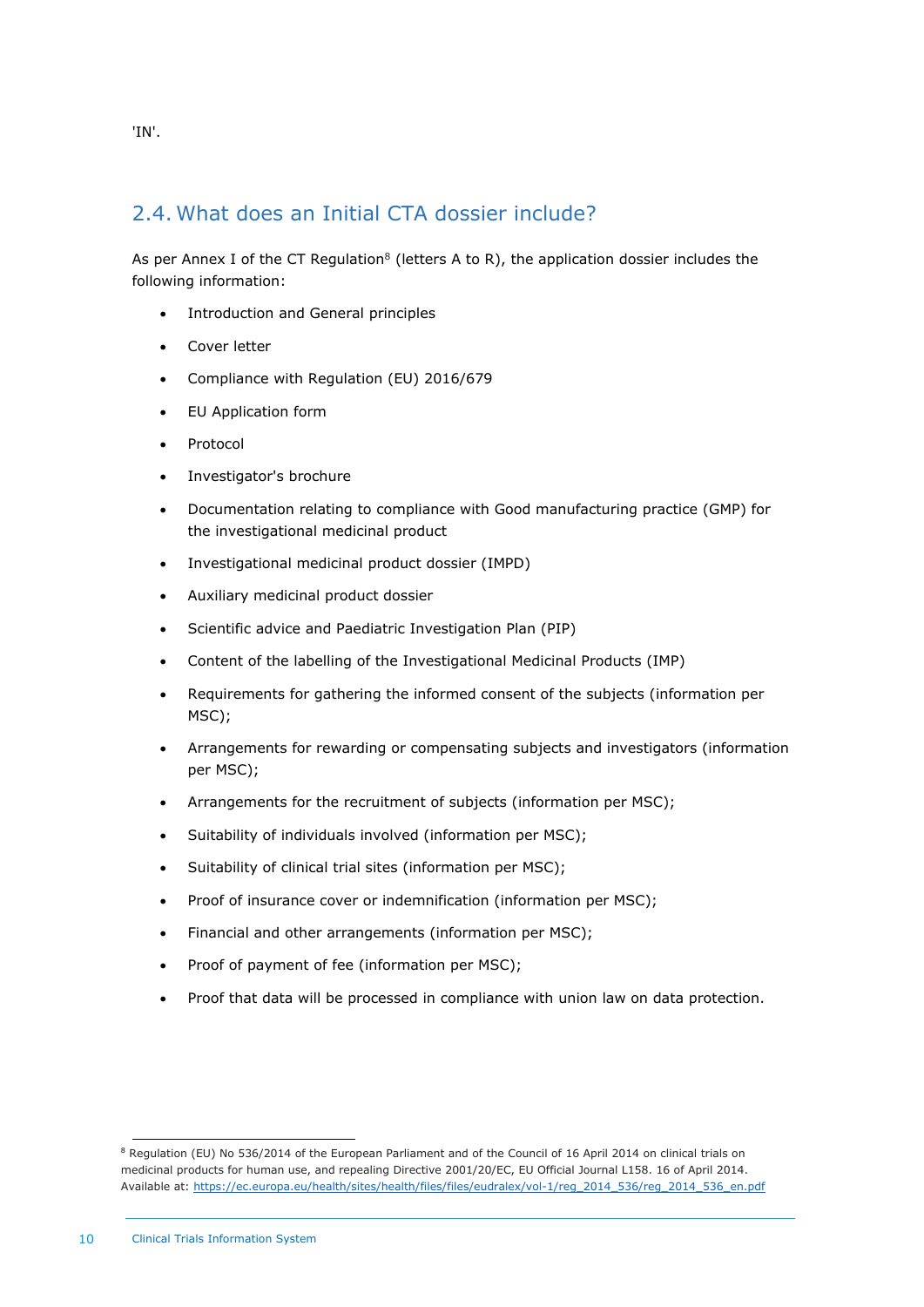## <span id="page-10-0"></span>2.5. Which sections of a CTA page must users complete for an Initial CTA?

The sponsor will have to populate the following sections as part of an Initial CTA dossier:

- Form
- MSC
- Part I
- Part II

It should be noted that at the time of submission on an Initial CTA, the sponsor user can choose to submit a full dossier according to Article 5 (including Part I and Part II), or progress with a partial submission with Part I only or Part I and Part II for some of the MSC under Article 11 of the CT Regulation.

#### <span id="page-10-1"></span>2.6. What information can users include in the Form section?

The information covered in the Form section of a CTA includes:

- Cover letter;
- Compliance with Regulation (EU) 2016/679;
- Proof of payment, if so required by each MSC;
- The anticipated publication dates for data and documents, including deferrals settings, if applicable.

## <span id="page-10-2"></span>2.7. What is a 'deferral'?

In line with the transparency principle enshrined in the CT Regulation, the data of CTs will be published in an EU via the EU database, accessible to the general public (CTIS public website), unless an exception of Article 81(4) applies<sup>9</sup>. The deferral mechanism enables the sponsors to delay the publication of certain CT data in the interest of protecting commercially confidential information. Maximum timelines for the delay of the publication of such information are established depending on the trial category selected by the sponsors<sup>10</sup>.

<sup>9</sup> Regulation (EU) No 536/2014 of the European Parliament and of the Council of 16 April 2014 on clinical trials on medicinal products for human use, and repealing Directive 2001/20/EC, *EU Official Journal* L158. 16 of April 2014. Available at: [https://ec.europa.eu/health/sites/health/files/files/eudralex/vol-1/reg\\_2014\\_536/reg\\_2014\\_536\\_en.pdf.](https://ec.europa.eu/health/sites/health/files/files/eudralex/vol-1/reg_2014_536/reg_2014_536_en.pdf) <sup>10</sup> Appendix on disclosure rules to the 'Functional specifications for the EU portal and EU database to be audited, [European Medicines Agency'](https://www.ema.europa.eu/en/documents/other/appendix-disclosure-rules-functional-specifications-eu-portal-eu-database-be-audited_en.pdf). Page 14. Section 4.3.4. Timing of publication of data and documents.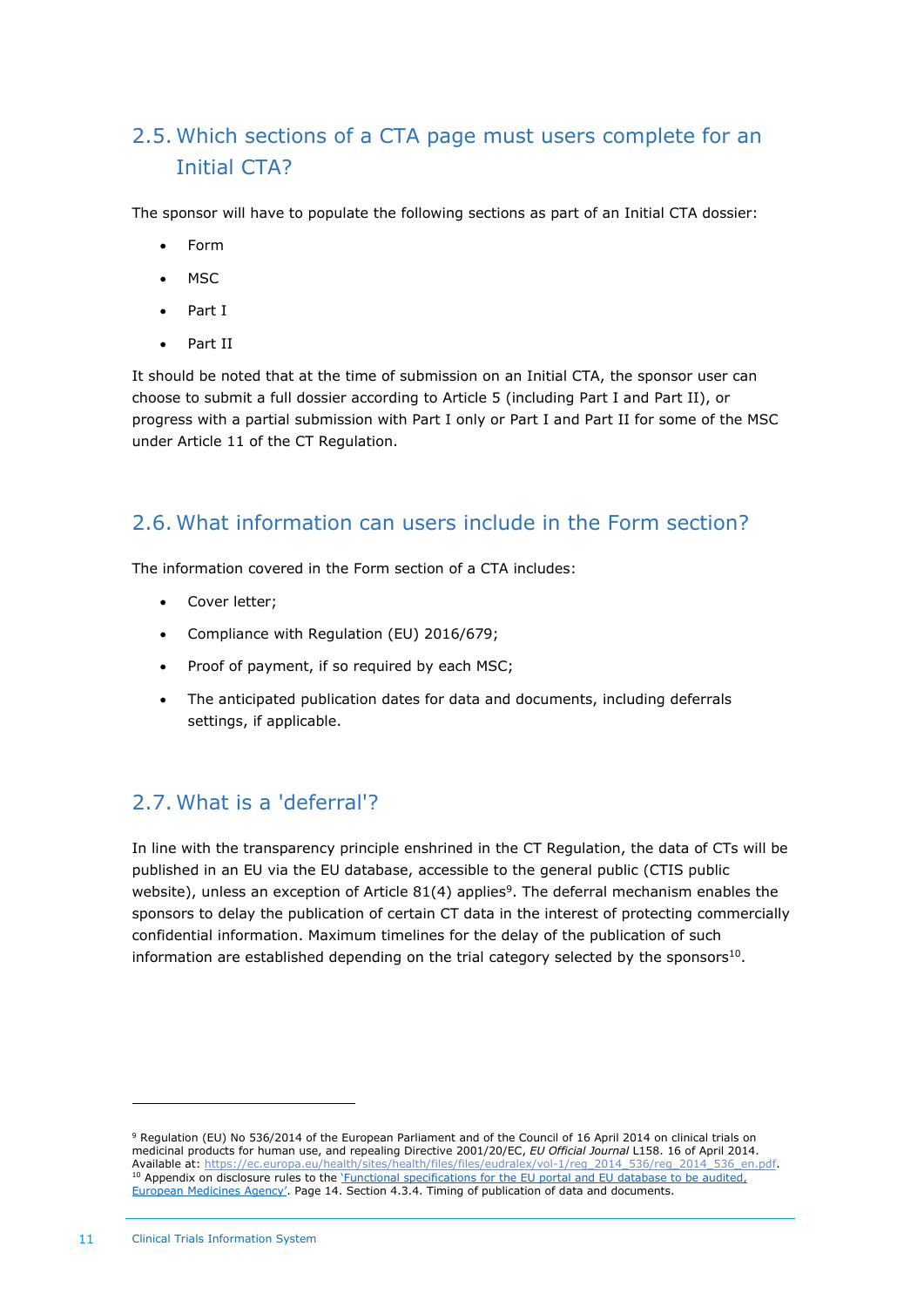## <span id="page-11-0"></span>2.8. What is the maximum publication deferral?

In case a trial has more than one phase, the maximum publication deferral will be the one indicated in the highest associated category.

| Category | Phase                                                                    | Maximum publication deferral                     |
|----------|--------------------------------------------------------------------------|--------------------------------------------------|
|          | One (Human pharmacology)                                                 | Up to seven years after the end of<br>the trial. |
| Н        | Two (Therapeutic exploratory)<br>and Three (Therapeutic<br>confirmatory) | Up to five years after the end of the<br>trial.  |
| Ш        | Four (Therapeutic use)                                                   | Up to the submission of study results.           |

If users want to apply a different deferral from the default one, they need to provide an additional justification in the following cases:

- Category 1: Main characteristics, Notifications, Clinical trial results summary for an intermediate data analysis and Clinical trial results summary and lay person summary.
- Category 3: Protocol and Summary of Scientific Advice.

These options won't be available in case users have included Paediatric population or Scientific advice and Paediatric Investigation Plan (PIP). Both fields can be populated in Part I section.

If no deferral is requested by the sponsor, then the publication of CTs data and documents will occur earlier in time and at the first opportunity mostly at the time of decision for the authorisation or refusal, to start the CT in the EU. Users need to complete deferrals during the Initial CTA (validation or assessment). Deferrals cannot change during the Additional MSC or Substantial modification processes.

It should be noted that in case of multinational application, the timing for publication of information in the public EU database when no deferrals are applied will occur as soon as the first Member State Concerned (MSC) has issued its decision.

## <span id="page-11-1"></span>2.9. What is the deferral of publication for unauthorised trials?

If a trial is refused authorisation by all MSCs, the publication will occur at the end of the trial. The end of trial date will be deemed as the date in which the last MSC submits its decision. This is only for the purpose of calculating publication dates when the sponsor has selected to defer the publication.

If a multinational CTA has been authorised by at least one MSC and refused in one or more MSCs, the end of trial date will be deemed as the last end of trial date among MSCs that authorised the trial.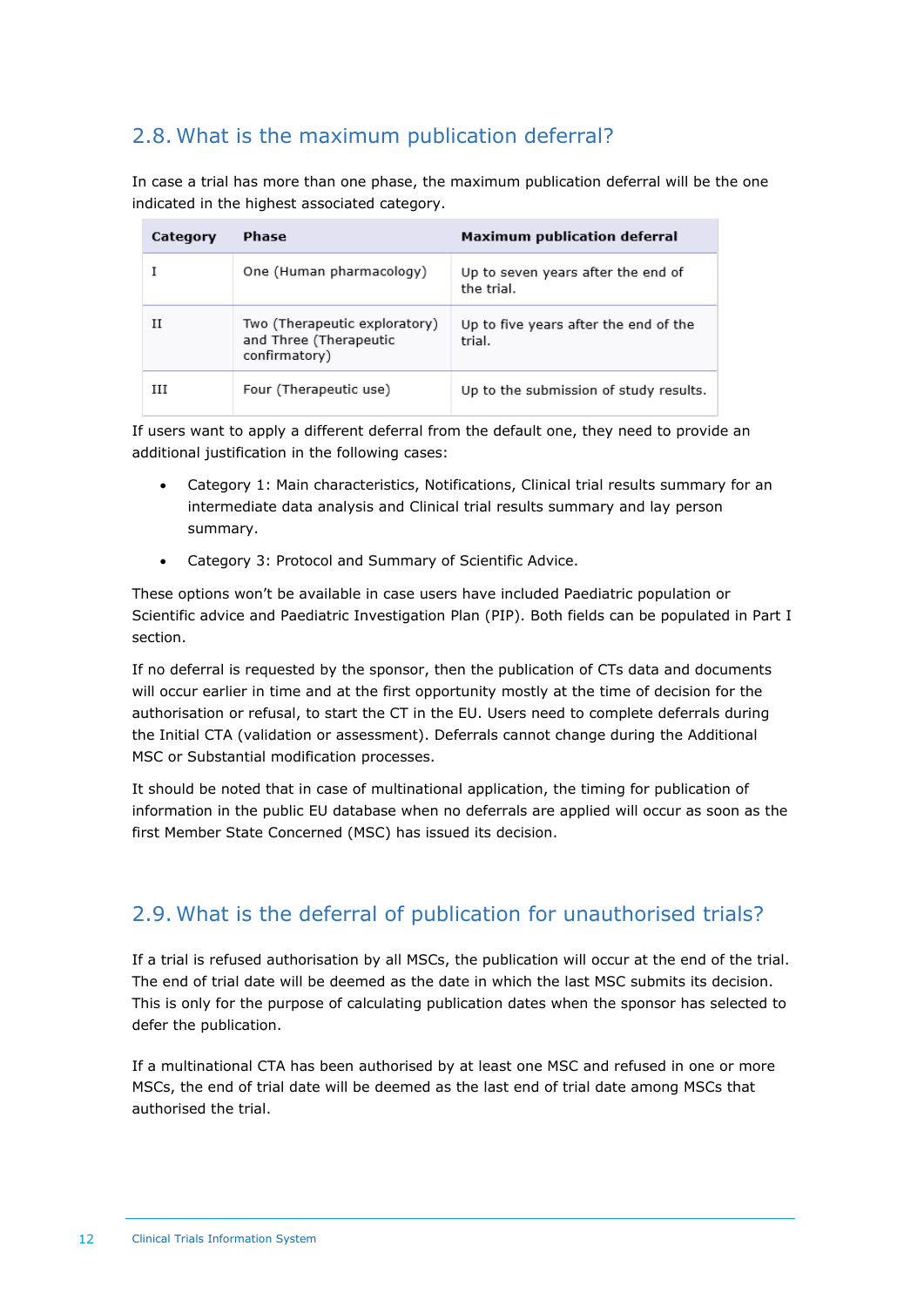## <span id="page-12-0"></span>2.10.What information can users include in MSCs section?

The information covered in the MSC section of a CTA includes:

- Member States concerned (where the CT is intended to be conducted);
- Proposed RMS (in case of mononational trials the proposed RMS will be selected by default);
- An estimated total subject for the trial in each MSC;
- The MSC section also conveys a 'read-only' display of the countries outside the EU/EEA where the trial is intended to be conducted and an estimated number of subjects. This information is populated in Part I and automatically copied in the MSC section.

#### <span id="page-12-1"></span>2.11.What information can users include in Part I section?

The information covered in the Part I section of a CTA includes structure data and documents covering three main sub-sections: trial details/sponsor details/product details.

Trial details include:

- Trial information, including objectives, endpoints, inclusion and exclusion criteria;
- Protocol information, including protocol synopsis, data safety monitor board chart, trial design details;
- Scientific advice and Paediatric Investigation Plan (PIP);
- Associated CTs (if applicable). For more information on Associated CTs refer to question 2.12;
- Countries outside the EEA where the CT is planned to be conducted and number of subjects involved (if applicable).

Sponsor details include:

- Contact point in the Union;
- Scientific and public contact points;
- Legal representative in the Union this is only required if the sponsor of the trial is not based in the EU.

Product details include:

- Details for authorised or development products extracted from XEVMPD;
- Investigator's Brochure (IB) or Summary of Product Characteristics (SmPC);
- Documentation about good manufacturing practice (GMP) for the investigational medicinal product;
- Investigational medicinal product dossier (IMPD) divided in Quality (IMPD-Q) and Safety and Efficacy (IMPD S and E);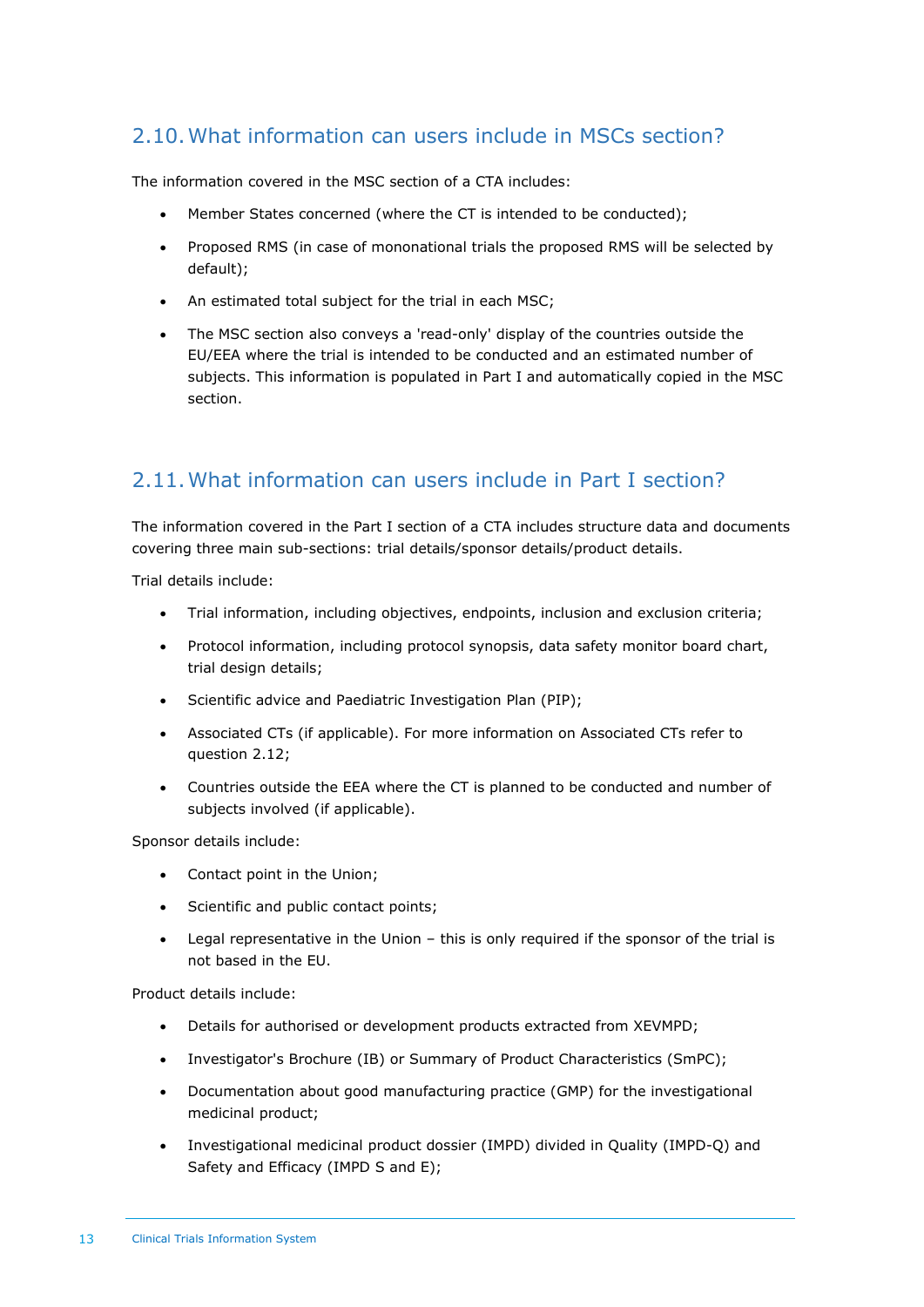- Auxiliary medicinal product dossier;
- Content of the labelling of the investigational medicinal products.

It should be noted that not all the fields mentioned above are mandatory to be completed prior to the submission of an initial application. Mandatory fields and documents to be completed in CTIS can be easily identified as they are marked with an asterisk (\*).

#### <span id="page-13-0"></span>2.12. What is an Associated Clinical trial?

An Associated Clinical trial is a functionality that has been implemented in CTIS in order to allow sponsors to refer to data generated in another clinical trial. Sponsors can refer to a trial authorised under the regime of CTD or CTR.

To do so, users can access the 'Associated clinical trials' tile under the 'Trial details' subsection of Part I. Then, users can click on the '+ Associated clinical trial' button, and retrieve the trial number (EU CT or EUDRA CT) using the search functionality. Once the trial has been associated, in case the associated trial is owned by a different sponsor, an agreement from the sponsor owner needs to be provided. To upload this document in the dedicated placeholder, users can click on the '+' icon and then on the 'Add document' button that appears below. *For more information, please refer to Article 25(4) and (5) of Regulation (EU) No 536/2014<sup>11</sup> .*

| <b>Associated clinical trials</b>     |                                 |                                |         | $\checkmark$               |
|---------------------------------------|---------------------------------|--------------------------------|---------|----------------------------|
|                                       |                                 |                                |         | + Associate clinical trial |
| <b>EU CT number</b>                   | <b>Full title</b>               | <b>Sponsor</b>                 | $+$ All | <b>Actions</b>             |
| 2030-532207-24-00                     | Clinical trial - test - Back up | <b>Test Organisation Spain</b> |         |                            |
| <b>Agreement from another sponsor</b> |                                 |                                |         | Add document               |

## <span id="page-13-1"></span>2.13. Is the information in the contact points on sponsors' subsection published?

The sponsor's contact point for union section is not published in the CTIS public domain. Therefore, personal contact details can be populated. However, the functional contact details for 'Legal representative', 'Scientific contact point', 'Public contact point' and 'Third party' are made public, and only not necessarily personal contact details can be populated.

 $11$  Regulation (EU) No 536/2014 of the European Parliament and of the Council of 16 April 2014 on clinical trials on medicinal products for human use, and repealing Directive 2001/20/EC, *EU Official Journal* L158. 16 of April 2014. Available at: [https://ec.europa.eu/health/sites/health/files/files/eudralex/vol-1/reg\\_2014\\_536/reg\\_2014\\_536\\_en.pdf.](https://ec.europa.eu/health/sites/health/files/files/eudralex/vol-1/reg_2014_536/reg_2014_536_en.pdf)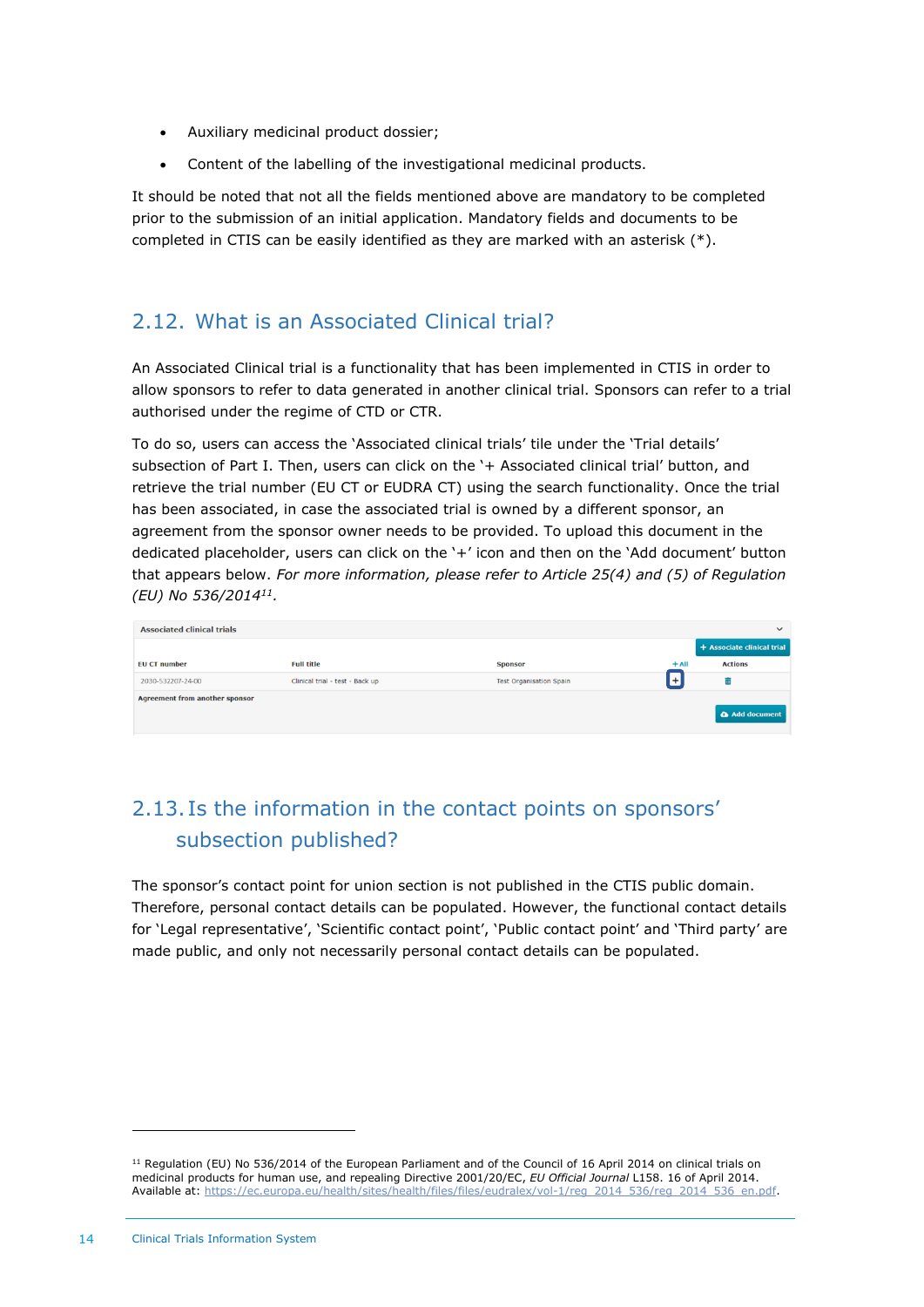## <span id="page-14-0"></span>2.14.What is a 'medicinal product'?

Article  $1(2)$  of the Medicinal Products Directive<sup>12</sup> defines a 'medicinal product' as follows:

(a) Any substance or combination of substances presented as having properties for treating or preventing disease in human beings.

(b) Any substance or combination of substances which may be used in or administered to human beings either with a view to restoring, correcting or modifying physiological functions by exerting a pharmacological, immunological or metabolic action, or to making a medical diagnosis.

The CT Regulation foresees two main types of medicinal products: Investigational medicinal products (Article 2(5)), that can be tested or used as a reference in a CT, and auxiliary products (Article 2(8)), which are used for the needs of a CT as described in the protocol. CTIS enables users to add such medicinal products in a CTA as a test, comparator, auxiliary, or as a placebo (refer to question 2.11).

## <span id="page-14-1"></span>2.15.What roles can medicinal products have in a clinical trial in CTIS?

CTIS allows adding several roles for a medicinal product in an Initial CTA:

- **Test:** Investigational Medicinal Product (IMP) which is being tested. To be able to progress with the application submission, users need to add at least one test role.
- **Comparator:** Investigational Medicinal Product (IMP) which is used as a reference. Product used as a reference in a CT to be compared to the substance being tested13.
- **Auxiliary:** Auxiliary Medicinal product used for the needs of a CT as described in the protocol, but not as an IMP, e.g. background treatments, challenging agents, rescue medication, or to assess the endpoints $14$ .
- **Placebo:** Product with no therapeutic effect, used as a control when testing new drugs.

<sup>&</sup>lt;sup>12</sup> Directive (EU) No 2001/83/EC of the European Parliament and of the council of 6 November 2001 on the Community code relating to medicinal products for human use, EU Official Journal L311. 28 of November of 2001. Available at: [https://ec.europa.eu/health/sites/health/files/files/eudralex/vol-](https://ec.europa.eu/health/sites/health/files/files/eudralex/vol-1/dir_2001_83_consol_2012/dir_2001_83_cons_2012_en.pdf)

[<sup>1/</sup>dir\\_2001\\_83\\_consol\\_2012/dir\\_2001\\_83\\_cons\\_2012\\_en.pdf](https://ec.europa.eu/health/sites/health/files/files/eudralex/vol-1/dir_2001_83_consol_2012/dir_2001_83_cons_2012_en.pdf) <sup>13</sup> European Commission, *Clinical Trials Regulation (EU) No 536/2014 Questions & Answers DRAFT*, Version 2.6, November 2020. Page 23, question 1.13. Available at: [https://ec.europa.eu/health/sites/health/files/files/eudralex/vol-](https://ec.europa.eu/health/sites/health/files/files/eudralex/vol-10/regulation5362014_qa_en.pdf)

[<sup>10/</sup>regulation5362014\\_qa\\_en.pdf](https://ec.europa.eu/health/sites/health/files/files/eudralex/vol-10/regulation5362014_qa_en.pdf) <sup>14</sup> Idem. Page 23, question 1.15.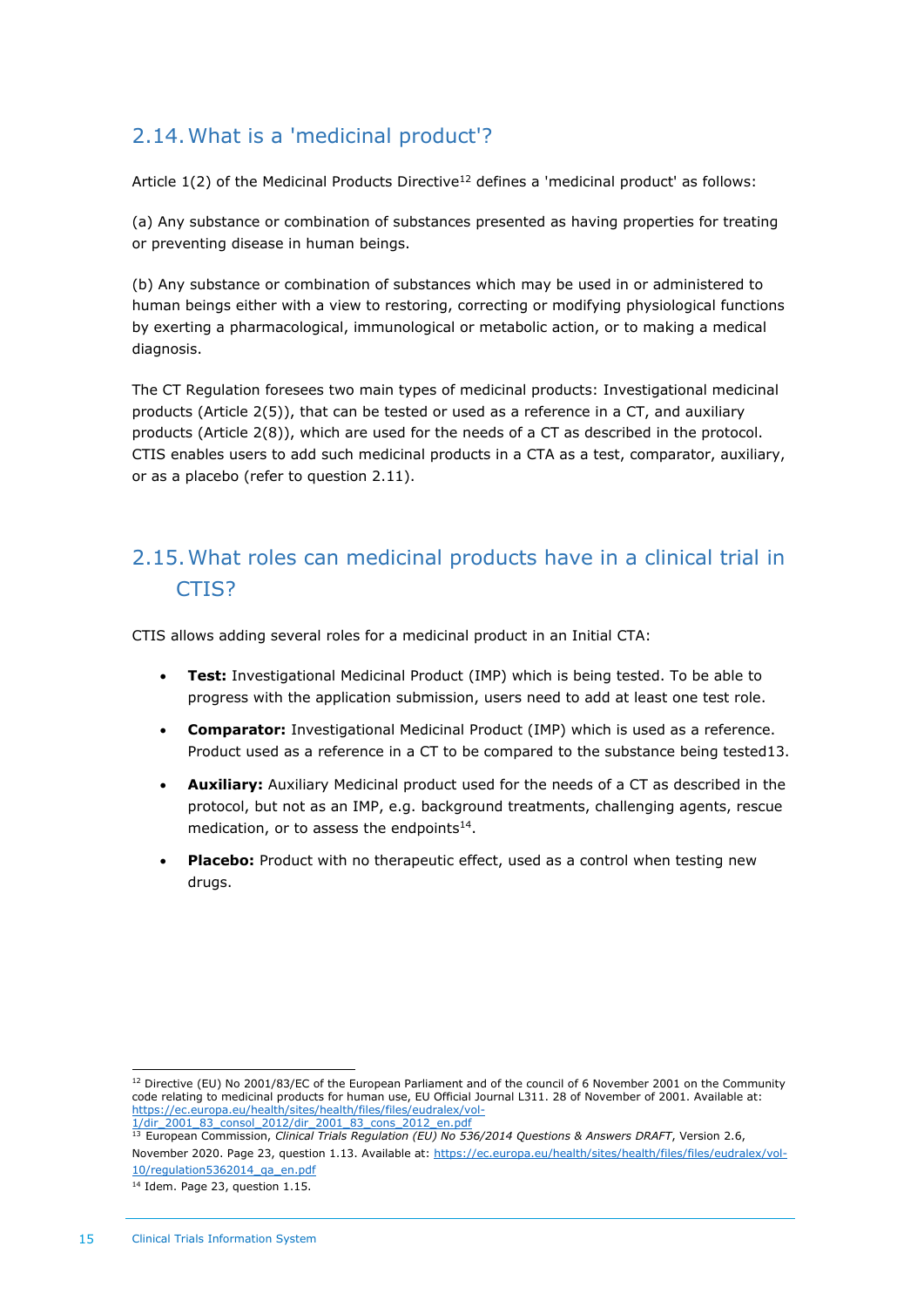## <span id="page-15-0"></span>2.16.What types of products can be added as a test role in CTIS?

Users can add to the Initial CTA an authorised product, an active substance, and an anatomical therapeutic chemical (ATC); or an unauthorised product. They can also add a product that has not yet received marketing authorisation, i.e. development product. Each product added to a CTA needs to be extracted from XEVMPD, the extended EudraVigilance medicinal product dictionary. Users can apply filters (i.e. 'starts with', 'equal to' and 'contains') to search for information easily. For example, 'Contains' filter is recommended in case users don't know the exact data.

Once selected from XEVMPD, each product will come with a set of information retrieved and copied from XEVMPD. The list of fields is displayed below:

| Nature     | Type of product | Fields                                                                      |  |
|------------|-----------------|-----------------------------------------------------------------------------|--|
| Authorised | Product         | Medicinal product details<br>$\bullet$                                      |  |
|            |                 | Product characteristics<br>$\bullet$                                        |  |
|            |                 | Dosage and administration details<br>$\bullet$                              |  |
|            |                 | Information about the modification of the<br>$\bullet$<br>Medicinal product |  |
|            |                 | Product classification<br>$\bullet$                                         |  |
|            |                 | Product authorisation details<br>$\bullet$                                  |  |
|            |                 | Orphan Designation<br>$\bullet$                                             |  |
|            |                 | Active substance<br>$\bullet$                                               |  |
|            |                 | Advanced therapy Medicinal product<br>$\bullet$                             |  |
|            |                 | Device associated with the medicinal product<br>$\bullet$                   |  |
|            | <b>ATC</b>      | ATC code description<br>$\bullet$                                           |  |
|            |                 | Product characteristics<br>$\bullet$                                        |  |
|            |                 | Dosage and administration details<br>$\bullet$                              |  |
|            |                 | Information about the modification of the<br>$\bullet$<br>Medicinal product |  |
|            |                 | Product classification<br>$\bullet$                                         |  |
|            |                 | Orphan designation<br>$\bullet$                                             |  |
|            |                 | Advance Therapy medicinal product<br>$\bullet$                              |  |
|            |                 | Device associated with the medicinal product<br>$\bullet$                   |  |
|            | Substance       | Active substance description<br>$\bullet$                                   |  |
|            |                 | Product characteristics<br>$\bullet$                                        |  |
|            |                 | Dosage and administration details<br>$\bullet$                              |  |
|            |                 | Information about the modification of the<br>$\bullet$<br>medicinal product |  |
|            |                 | Product classification<br>$\bullet$                                         |  |
|            |                 | Orphan designation                                                          |  |
|            |                 | Active substance                                                            |  |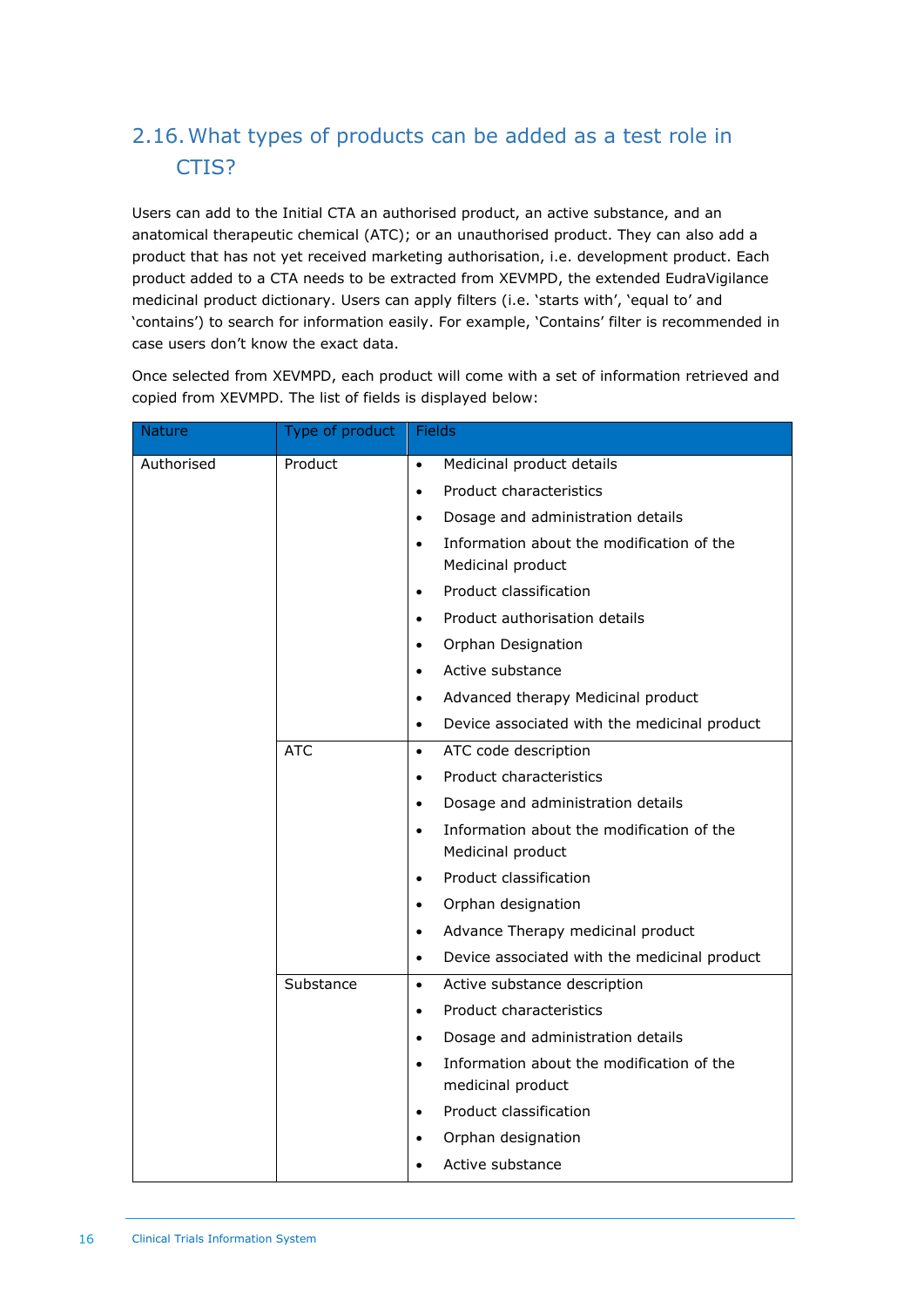|              |         | $\bullet$<br>$\bullet$                                       | Advance Therapy Medicinal product<br>Device associated with the medicinal product                                                                                                                                                                |
|--------------|---------|--------------------------------------------------------------|--------------------------------------------------------------------------------------------------------------------------------------------------------------------------------------------------------------------------------------------------|
| Unauthorised | Product | $\bullet$<br>$\bullet$<br>٠<br>$\bullet$<br>٠<br>٠<br>٠<br>٠ | Medicinal product details<br>Product characteristics<br>Dosage and administration details<br>Product classification<br>Orphan Designation<br>Active substance<br>Advanced Therapy Medicinal product<br>Device associated with medicinal products |

Regarding the documents for the product, the following sections are common for the test role and are available once the role has been added:

- Investigator's Brochure for the Medicinal Products or SmPC;
- Compliance with (GMP) for the Medicinal Product;
- IMPD Quality;
- IMPD Safety and Efficacy.

#### <span id="page-16-0"></span>2.17.Can users add more than one IMP per test role in the CTA?

Yes, users can add several IMPs under the 'test' section in CTA. It may be that several products share common documentation *(refer to question 2.12 for more information).*

#### <span id="page-16-1"></span>2.18. Is it mandatory to include the IMPD documents?

If users have already uploaded the IMPD related documents (IMPD Quality or IMPD Safety and Efficacy) to other clinical trials, they might not need to upload any documents again. In that case, they can include an indicative text in the 'Justification for no IMPD upload' field (e.g. the exact IMPD related documents have been already submitted via a different CTA).

If they upload one document to any of the document placeholders, the free text field disappears, and users need to upload all the mandatory documents to be able to submit their application.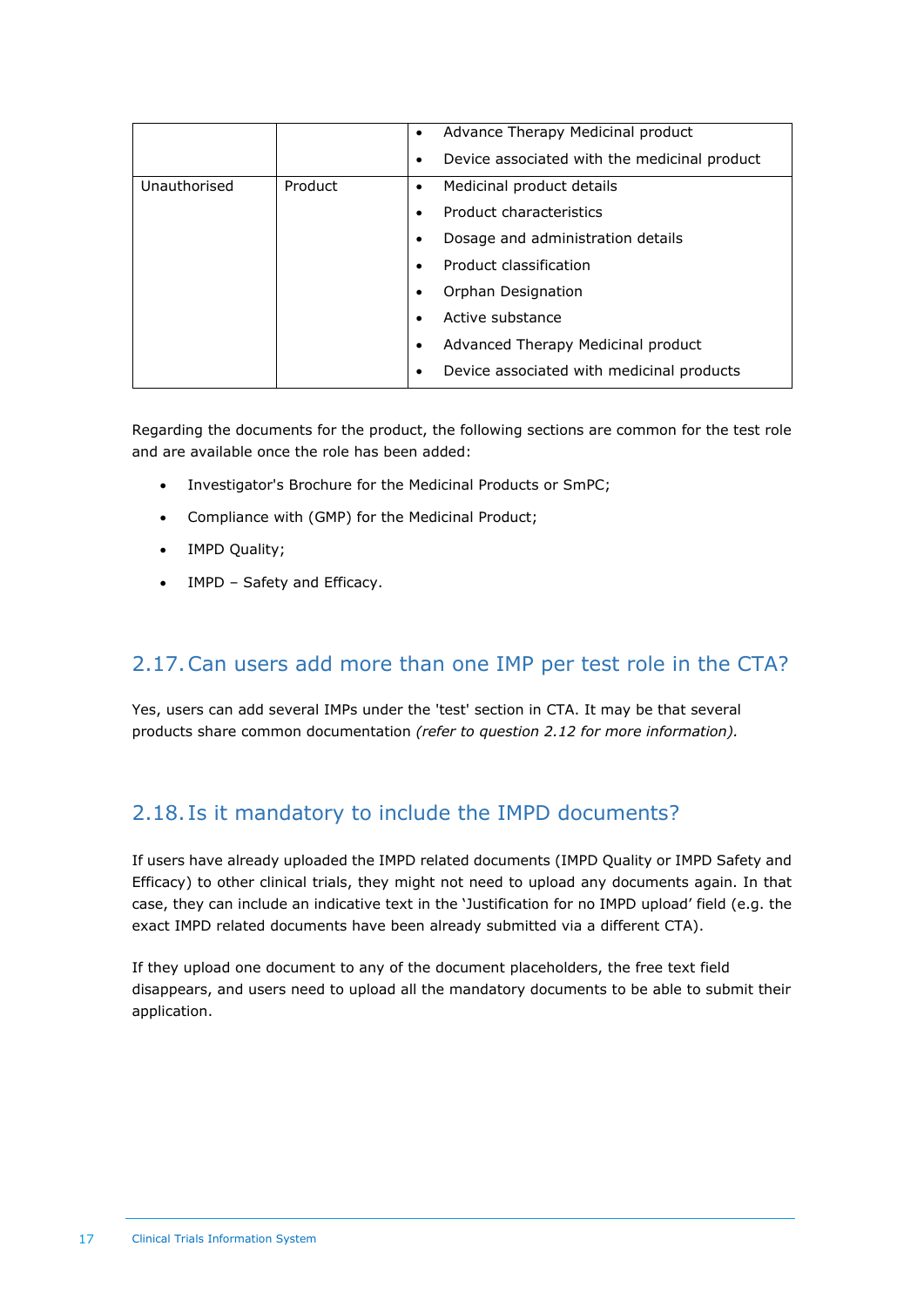| <b>IMPD Quality</b>                      | $\checkmark$          |
|------------------------------------------|-----------------------|
| <b>IMPD - Safety and Efficacy</b>        | $\checkmark$          |
| <b>IMPD - Safety and Efficacy *:</b>     | <b>a</b> Add document |
| Simplified IMPD - Safety and Efficacy *: | <b>a</b> Add document |
| Justification for no IMPD upload *       |                       |
|                                          |                       |

## <span id="page-17-0"></span>2.19.How can users search for a product?

Users can retrieve the information of medicinal products from EudraVigilance medicinal product dictionary (xEVMPD)<sup>15</sup>. Users can access this information using available search fields, which are different depending on the type of product.

Authorised:

- **Product:** EU Medicinal Product number, Pharmaceutical form, Marketing authorisation number, Strength, Name of product, Active substance name, EU substance number, and/or ATC code.
- **ATC:** ATC code, Pharmaceutical form, Strength.
- **Substance:** Name, EU Substance Number, Pharmaceutical form, Strength.

Unauthorised:

<span id="page-17-1"></span>• **Product:** EU Medicinal Product number and EU substance number.

## 2.20.Can users indicate that a product is applicable only to certain MSCs?

Yes. By default, the product is applicable to all MSCs. However, sponsors can choose to exclude a product from an MSC by clicking the 'Exclude MSC' button and selecting the MSC in a drop-down list of the MSCs involved in the trial. This might be the case in case of concurrent medication for underlying disease treatment.

## <span id="page-17-2"></span>2.21.How can users link the placebo with other investigational medicinal products?

Users are able to link a placebo to other products with the role 'Test/Comparator' by clicking on the button 'Link products' displayed in the section bearing the same name.

<sup>&</sup>lt;sup>15</sup> For more information, refer to Module 02: Overview of CTIS workspaces and common system functionalities.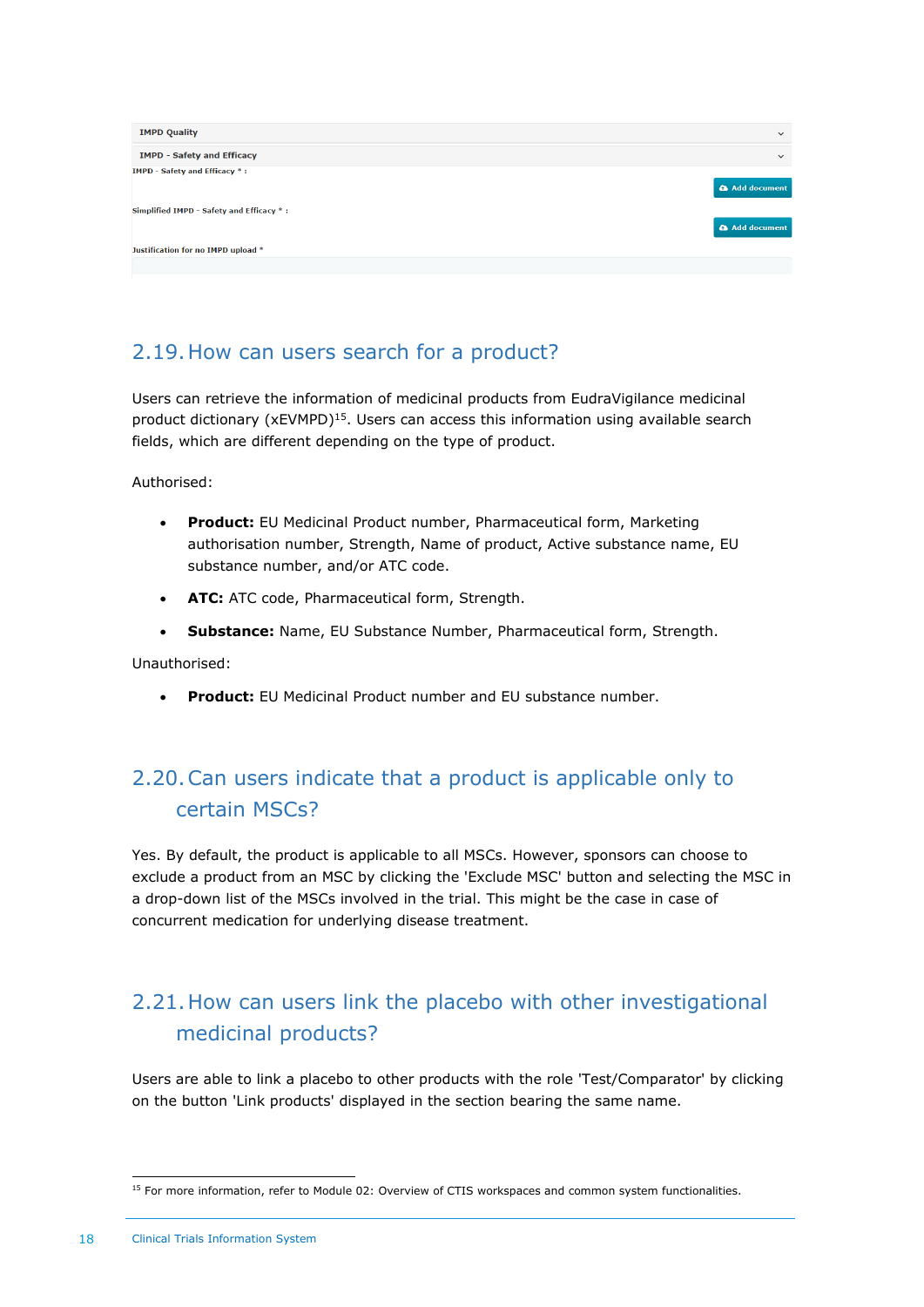## <span id="page-18-0"></span>2.22.What information can users include in Part II section?

The information covered in the Part II section of a CTA includes structure data with details of the trial sites and a set of documents listed below for each of the MSC if more than one:

Details of the trial sites, including name and address of the site and details of the principal investigator conducting the trial at the site (name of the person on the side of the sponsor organisation, department, department phone number and email address). The functional contact details for the investigator are made public.

- Recruitment arrangements;
- Subject information,
- Informed consent form and procedure;
- Suitability of the investigator;
- Suitability of the facilities;
- Proof of insurance cover or indemnification;
- Financial and other arrangements;
- National requirements for data protection, as applicable;
- Use of biological samples, as applicable.

Users can find some of the templates for these documents on the following link: [https://ec.europa.eu/health/medicinal-products/eudralex/eudralex-volume-10\\_en](https://ec.europa.eu/health/medicinal-products/eudralex/eudralex-volume-10_en)

## <span id="page-18-1"></span>2.23. Is it mandatory to upload a recruitment arrangement document?

<span id="page-18-2"></span>Yes. According to the CT Regulation the Recruitment arrangement document is mandatory.

#### 2.24.Can Initial applications be limited to Part I only?

Yes. Under Article 11 of the CT Regulation  $16$ , the sponsor has the ability to initially submit part I only for assessment. They will need to wait for the RMS/MSC to submit the conclusion of the assessment to part I (reporting date) before they can submit part II. After the reporting date, the sponsor has two years to complete their application with the part II to obtain a decision for the trial. Failure to do so within this period leads to the lapse of the application.

<sup>&</sup>lt;sup>16</sup> Regulation (EU) No 536/2014 of the European Parliament and of the Council of 16 April 2014 on clinical trials on medicinal products for human use, and repealing Directive 2001/20/EC, *EU Official Journal* L158. 16 of April 2014. Available at: [https://ec.europa.eu/health/sites/health/files/files/eudralex/vol-1/reg\\_2014\\_536/reg\\_2014\\_536\\_en.pdf.](https://ec.europa.eu/health/sites/health/files/files/eudralex/vol-1/reg_2014_536/reg_2014_536_en.pdf)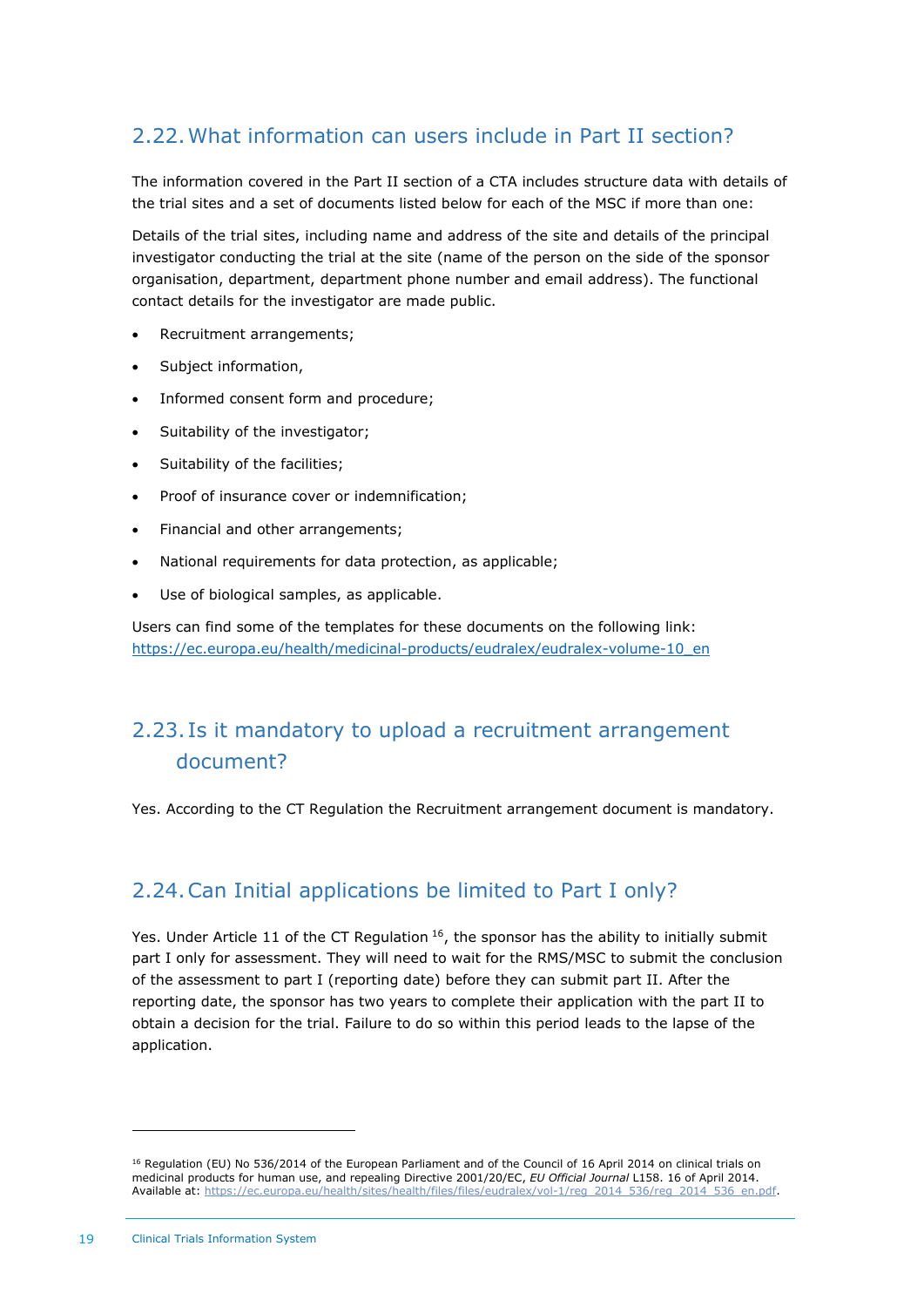## <span id="page-19-0"></span>2.25. In cases of applications limited to Part I, how should a sponsor proceed to submit an application for Part II?

Following the submission of the conclusion on Part I (reporting date), but only during the subsequent 2 years, a sponsor may submit an application limited to the aspects covered by Part II of the dossier, declaring that they are not aware of any new substantial scientific information that would change the validity of any item submitted in the application on the aspects covered by Part I of the dossier which were already assessed by the MSC. The list of the documentation and information required to be provided in Part II is set out in CT Regulation Annex I (sections K to  $R$ )<sup>17</sup>.

#### <span id="page-19-1"></span>2.26.What happens if the sponsor does not submit Part II?

In accordance with Article 11 of the CT Regulation<sup>18</sup>, the sponsor can submit a partial application dossier, including only Part I for the start of the evaluation process. However, the sponsor needs to submit Part II before the MSC has issued a decision regarding the authorisation of the CT. If the sponsor does not submit Part II after two years from the submission of the conclusion on Part I (reporting date), the application will be expired*.*

## <span id="page-19-2"></span>2.27.After the receipt of the decision on the clinical trial, does the sponsor have the option to appeal against the decision?

Yes. The CT Regulation states that Member States shall provide an appeal procedure in respect of a refusal related to<sup>19</sup>:

- Article 8 (Decision on the clinical trial).
- Article 14 (Subsequent addition of a Member State concerned).
- Article 20 (Validation, assessment, and decision regarding a substantial modification of an aspect covered by Part II of the assessment report) and.
- Article 23 (Decision on the substantial modification of aspects covered by Parts I and II of the assessment report).

In this situation, the respective national laws apply for each MSC.

<sup>17</sup> European Commission, *Clinical Trials Regulation (EU) No 536/2014 Questions & Answers DRAFT*, Version 2.6, November 2020. Available at: [https://ec.europa.eu/health/sites/health/files/files/eudralex/vol-](https://ec.europa.eu/health/sites/health/files/files/eudralex/vol-10/regulation5362014_qa_en.pdf)[10/regulation5362014\\_qa\\_en.pdf](https://ec.europa.eu/health/sites/health/files/files/eudralex/vol-10/regulation5362014_qa_en.pdf)

<sup>&</sup>lt;sup>18</sup> Regulation (EU) No 536/2014 of the European Parliament and of the Council of 16 April 2014 on clinical trials on medicinal products for human use, and repealing Directive 2001/20/EC, *EU Official Journal* L158. 16 of April 2014. Available at: [https://ec.europa.eu/health/sites/health/files/files/eudralex/vol-1/reg\\_2014\\_536/reg\\_2014\\_536\\_en.pdf](https://ec.europa.eu/health/sites/health/files/files/eudralex/vol-1/reg_2014_536/reg_2014_536_en.pdf) <sup>19</sup> European Commission, 'Clinical Trials Regulation (EU) No 536/2014 Questions & Answers DRAFT', Version 2.4, July 2020. Page 29 question 2.4 Available at[: https://ec.europa.eu/health/sites/health/files/files/eudralex/vol-](https://ec.europa.eu/health/sites/health/files/files/eudralex/vol-10/regulation5362014_qa_en.pdf)[10/regulation5362014\\_qa\\_en.pdf](https://ec.europa.eu/health/sites/health/files/files/eudralex/vol-10/regulation5362014_qa_en.pdf)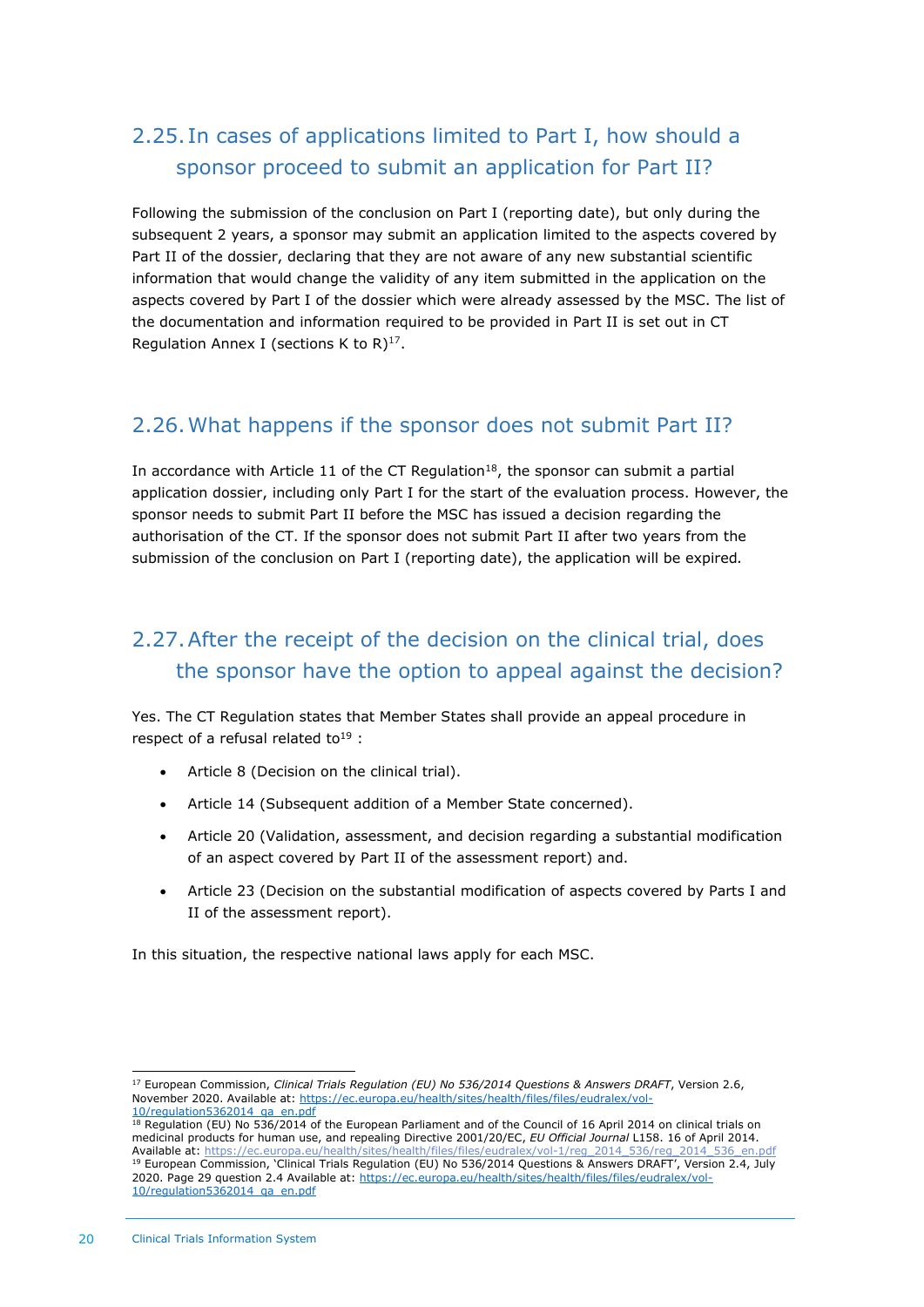## <span id="page-20-0"></span>2.28.Does a sponsor have to await positive decisions from all Member State concerned before starting the trial in any of them?

No. The sponsor/investigator can start a clinical trial in an MSC if a positive decision has been issued by at least that MSC. The trial can only start in the MSC that has authorised the trial, even if the assessment is still ongoing in the rest of them.

## <span id="page-20-2"></span><span id="page-20-1"></span>3. Additional Member states concerned CTA

#### 3.1. What is the purpose of the Additional MSCs application?

An additional MSC CTA is an application for extending a previously authorised CT to the territory of another Member State(s).

#### <span id="page-20-3"></span>3.2. When can users submit an Additional MSC Application?

The Additional MSC application can be submitted while there are no other applications under evaluation. There are a few exceptions to this rule. It is possible to submit and Add MSC CTA if there is an assessment for SM part II ongoing in other MSC, or if there are other Additional MSC applications under evaluation, the user can submit more Additional MSC applications to other MSC.

#### <span id="page-20-4"></span>3.3. How can users create an Additional MSC CTA?

From the CT summary page, users can create an Additional MSC Application, by clicking on the 'create' button on the upper-right corner of the page. On the pop-up window that appears, the sponsor can select one or more MSCs that are to be included and the estimated number of subjects in each MSC. After that, the sponsor users can populate the newly added MSC details, including the compulsory fields marked with an asterisk, such as the trial site details and the mandatory documents.

## <span id="page-20-5"></span>3.4. What information can users include in the different sections of an Additional MSC CTA?

The information that can be included in the different sections of an Additional MSC CTA is the following:

• Form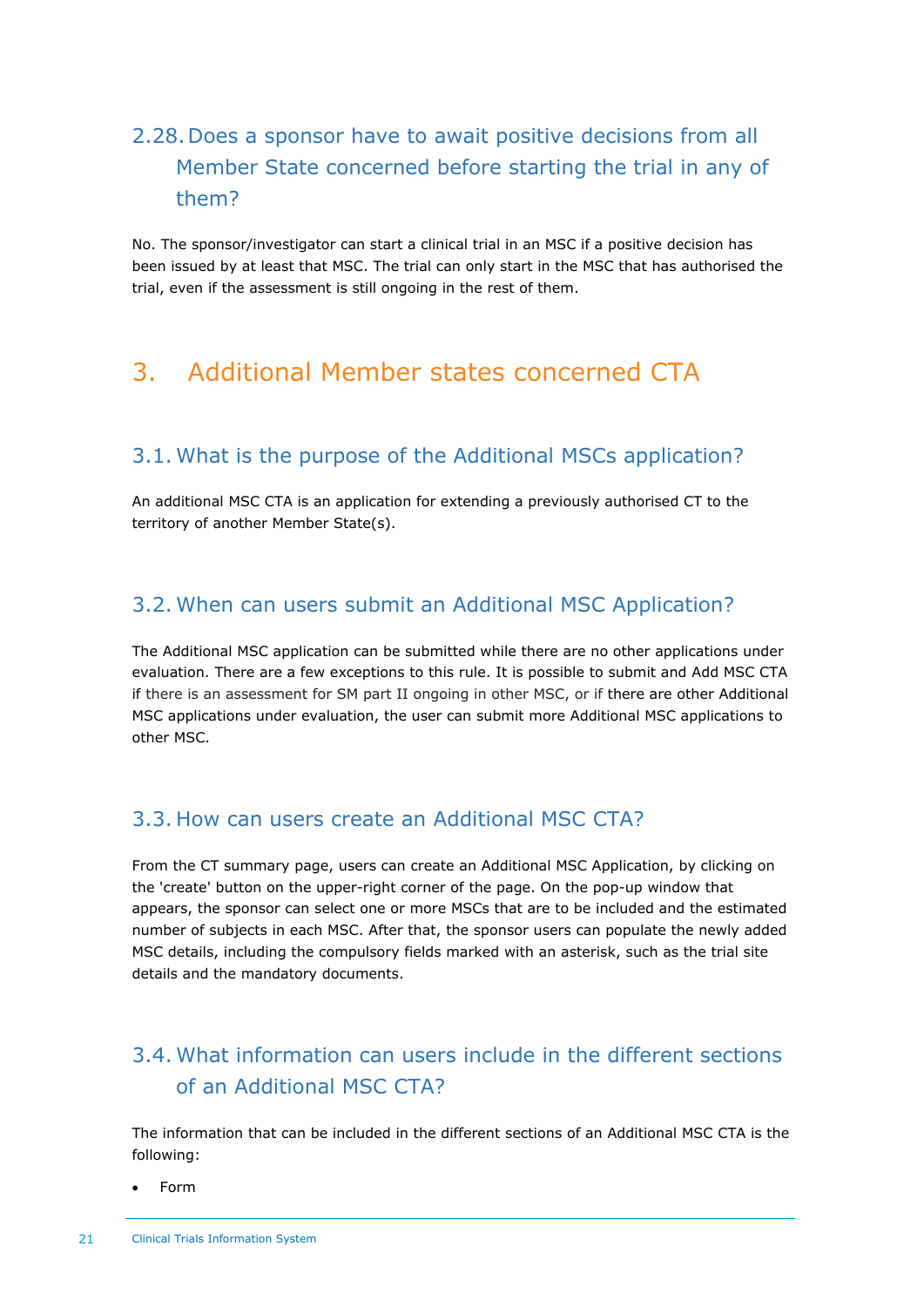- Cover letter.
- Proof of payment.
- MSCs
	- MSCs included in the CTA and the estimated total population for the CT in each MSC.
- Part I
	- In Part I section, users can submit documentation related to the translation of specific Part I data and documents such as the ones listed below (if so required by the MSC).
		- o Fields such as the CT title, the medical condition, the CT objectives, the eligibility criteria, etc.
		- o Documents such as the protocol, data safety monitoring committee charter, investigator brochure, etc.
- Part II
	- Documentation related to aspects that concern additional MSC to which the user wants to extend the conduct of the CT. These include the following:
		- o Trial sites information
		- o Recruitment arrangements;
		- o Subject information,
		- o Informed consent form and procedure;
		- o Suitability of the investigator;
		- o Suitability of the facilities;
		- o Proof of insurance cover or indemnification;
		- o Financial and other arrangements;
		- o Compliance with data protection national requirements;
		- o Compliance with use of biological samples.

## <span id="page-21-0"></span>3.5. Is there a limitation to the number of MSCs in an Additional MSC Application?

No, there is no limitation. By clicking on the 'create' button on the upper-right side and 'additional MSC', a sponsor can select one or multiple MSC to the add MSC application.

Once created, each application for each MSC will be treated separately, and sponsor users will have to provide MSC details for each MSC to be added. Once submitted, each application will be evaluated by the newly added MSC.

## <span id="page-21-1"></span>3.6. What happens if there are missing or incomplete documents in an Additional MSCs Application?

In case there are missing or incorrect documents, for instance, because of wrong information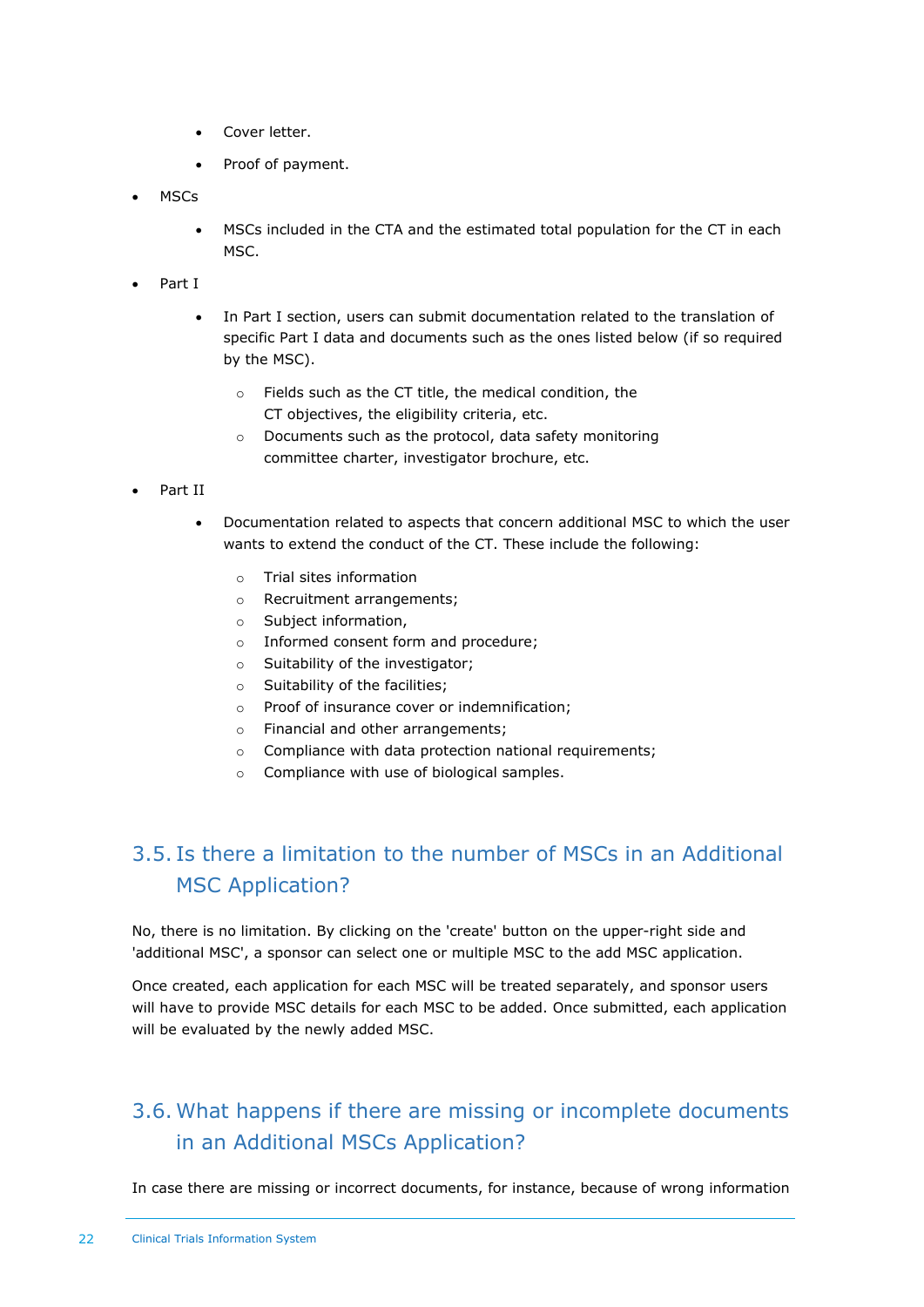or language, a Request for Information (RFI) will be used by the MSCs to request the sponsor to submit the necessary documents and information and update the application accordingly<sup>20</sup>.

Can an Additional MSCs CTA be submitted whilst another one is ongoing?

Yes, this is possible, as mentioned in 3.4. However, it is advisable to combine the requests to include additional MSCs and submit those at the same time<sup>21</sup>.

## <span id="page-22-1"></span><span id="page-22-0"></span>4. Substantial Modification CTA

#### 4.1. What is a 'Substantial Modification'?

As per Article 2(13) of the CT Regulation, an SM is any change to any aspect of a CT, which is made after the notification of a decision on a previously submitted application and which is likely to either:

Have a substantial impact on the safety or rights of the subjects; or

On the reliability and robustness of the data generated in the CT.

If none of the above criteria is met, and the sponsor wants to make a change to the CT dossier that is not likely to have a substantial impact on the safety or rights of the subjects or the reliability and robustness of the data generated in the CT, but that is relevant for the supervision<sup>22</sup> then a non-SM can be filed. *(Refer to question 5.1 for more information)*. In case of doubt about whether a change should be deemed as an SM or not, the sponsor shall consult the MSC<sup>23</sup>.

## <span id="page-22-2"></span>4.2. What types of Substantial Modification CTAs can be submitted?

Chapter III of the CT Regulation refers to three types of SMs:

- SM of Part I only (Articles 17 to 19).
- SM of Part II only (Article 20).
- SM of both Part I and II (Articles 21 to 23).

Additionally, depending on the number of trials the sponsor wants to apply an SM for Part I,

<sup>20</sup> European Commission, *Clinical Trials Regulation (EU) No 536/2014 Questions & Answers DRAFT*, Version 2.6, November 2020. Page 33, question 2.10 Available at: [https://ec.europa.eu/health/sites/health/files/files/eudralex/vol-](https://ec.europa.eu/health/sites/health/files/files/eudralex/vol-10/regulation5362014_qa_en.pdf)[10/regulation5362014\\_qa\\_en.pdf](https://ec.europa.eu/health/sites/health/files/files/eudralex/vol-10/regulation5362014_qa_en.pdf)

<sup>&</sup>lt;sup>21</sup> European Commission, Clinical Trials Regulation (EU) No 536/2014 Questions & Answers DRAFT, Version 2.6, November 2020, page 34, available at: [https://ec.europa.eu/health/sites/health/files/files/eudralex/vol-](https://ec.europa.eu/health/sites/health/files/files/eudralex/vol-10/regulation5362014_qa_en.pdf) $\frac{10}{22}$  Article 81(0) 25 PM available 21 Article 81(0) 25 PM

Article 81(9) Of Regulation (EU) No 536/2014

<sup>&</sup>lt;sup>23</sup> European Commission, Clinical Trials Regulation (EU) No 536/2014 Questions & Answers DRAFT, Version 2.6, November 2020. Page 37, question 3.4 Available at: [https://ec.europa.eu/health/sites/health/files/files/eudralex/vol-](https://ec.europa.eu/health/sites/health/files/files/eudralex/vol-10/regulation5362014_qa_en.pdf)[10/regulation5362014\\_qa\\_en.pdf](https://ec.europa.eu/health/sites/health/files/files/eudralex/vol-10/regulation5362014_qa_en.pdf)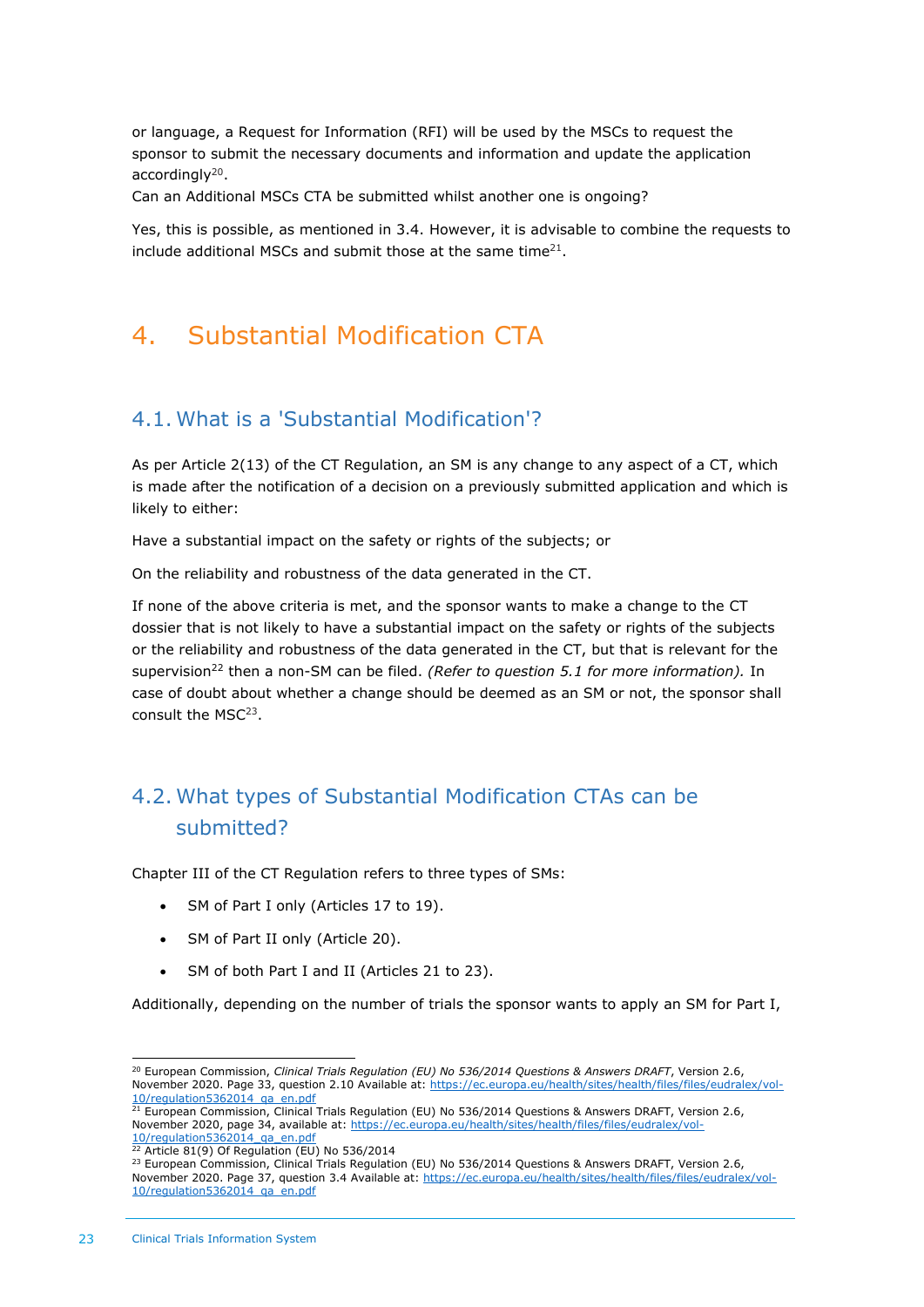SMs can be further divided into:

- **Single-trial SM:** Where an SM concerns only one CT.
- **Multi-trial SM:** Where an SM concerns more than one CT of the same sponsor and with the same investigational medicinal product. In this case, users will need to indicate the EU CT number of the concerned trials. The changes made will apply to all trials provided.

The sponsor will be able to submit the (multi-trial) SMs including Part I only for those trials that have already been authorised (or authorised with conditions) and that do not have a parallel assessment or pending notification of a decision. Multi-trial SMs for Part II can be submitted in parallel to different MSCs.

#### <span id="page-23-0"></span>4.3. How can users create a Substantial Modification CTA?

From the CT summary page, users can create two types of SMs: single-trial SMs and multitrial SMs (see question 4.2 above). When clicking on the 'create' button on the upper-right corner of the page, the two types of SM will appear in a drop-down list.

After selecting the type of SM, a pop-up window will appear in which the user must include the scope of the SM:

- **Part I only:** users are able to make changes on any section of the application, except Part II.
- **Part II only:** users can select the MSC for which they want to submit a substantial modification. Users can select only one MSC at a time.
- **Part I and Part II:** users can select multiple MSCs at the same time.

After creating the SM, the user will land on the 'Form' section of the CTA page in which the SM details must be included, including a cover letter and a description of the changes made to the dossier with the SM. In the case of a multi-trial SM, users must also populate the title 'Included trials' by selecting the 'Add trial' button and specifying the EU CT Number of the additional trials included in the same SM application.

## <span id="page-23-1"></span>4.4. What information can users include in the different sections of a Substantial Modification CTA?

The information that can be included in the different fields (i.e. structured data or documents) of the sections of an SM CTA is the following:

- Form
- o Users should provide details on the nature of the SM (reason and scope). Users must upload a new cover letter and a document explaining the substantial changes related to this CTA to be able to submit the CTA.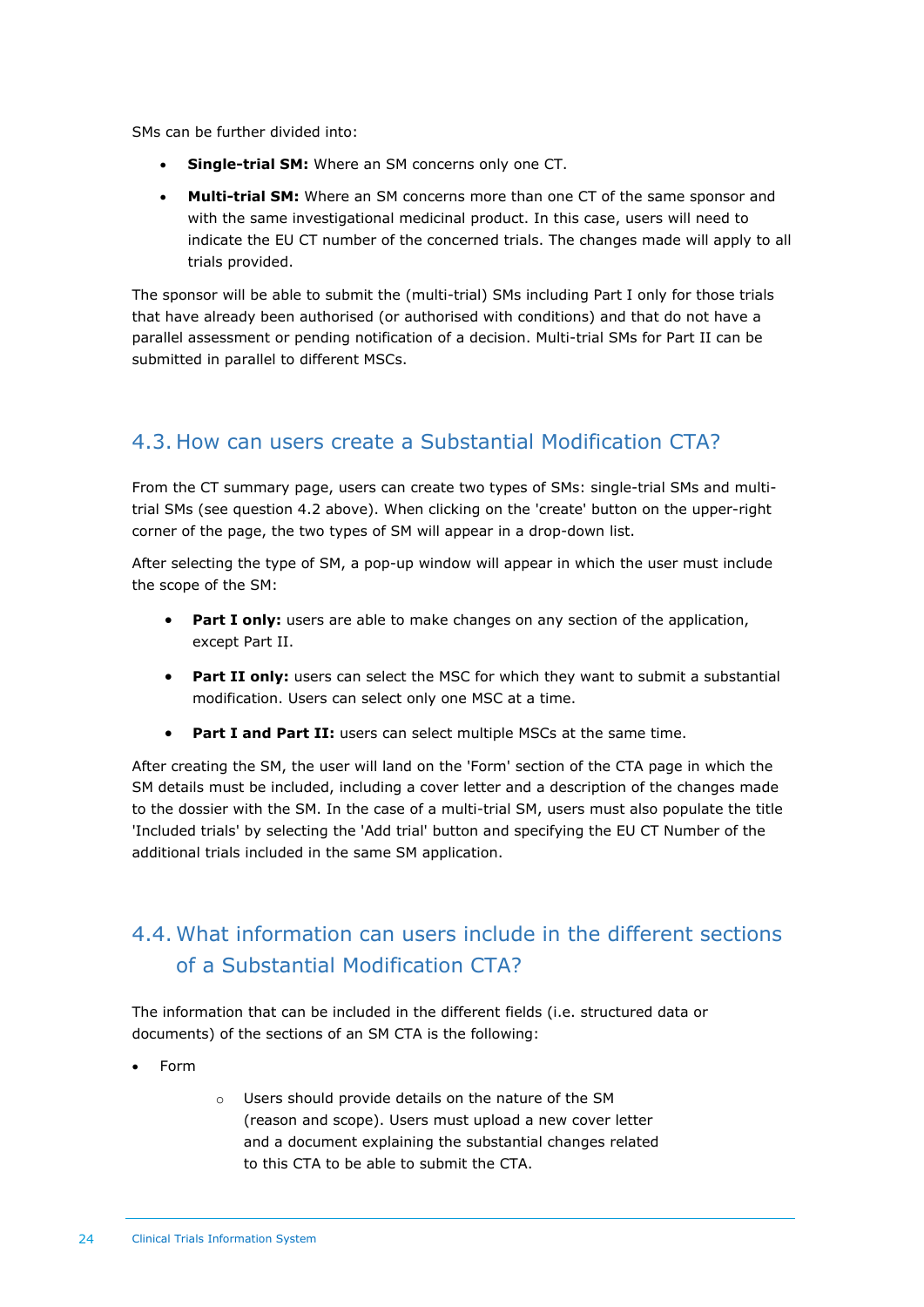- MSCs
- o Users can only modify the expected number of subjects to be recruited on a CT. Users cannot include any additional MSC, as this is done via an Add MSC CTA.
- Part I
- o Trial-specific information that can be modified as needed via an SM CTA. For example: protocol information, CT design, inclusion and exclusion criteria, conditions to be treated, the therapeutic area, etc.
- Part II
- o Documents of the CTA of a regulatory nature can be modified as needed via an SM CTA. e.g. informed consent form, subject recruitment arrangements, trial sites, etc.

If users need to upload new versions of documents, they can submit a clean version of the updated document, as well as the original document with track changes, to facilitate the assessment of CTAs.

#### <span id="page-24-0"></span>4.5. When can users submit a Substantial Modification?

SM can be submitted by the sponsor if no other application is under evaluation (be it an initial application, a request to add an MSC or a request for another SM on either or both of the Parts). In other words, the SM can be submitted and assessed only after the decision on the previously submitted application is issued or authorised by tacit approval.

There are only two exceptions to this:

When there is a parallel assessment of SMs for Part II in different MSCs, i.e. an application for an SM of Part II in an MSC can be submitted while the assessment of another SM for Part II is ongoing in another MSC.

An Additional MSC CTA is possible while there is an ongoing assessment of an SM for Part II in another MSC.

An SM CTA may be required in certain circumstances during the CT lifecycle<sup>24</sup>, because of new information that becomes available on the medicinal product(s) used or on the trial, or for instance in the following cases:

A Corrective measure applied by one or more MSC to the trial.

In order to request an extension of time, if the recruitment of subjects has not started within two years from the CT authorisation, to avoid an application lapse.

To restart a CT that was halted in an MSC for reasons of subject safety/benefit-risk balance.

<sup>&</sup>lt;sup>24</sup> For more information, refer to Module 05: How to manage a CT (Notifications, Ad hoc Assessment, Corrective measures and Trial results).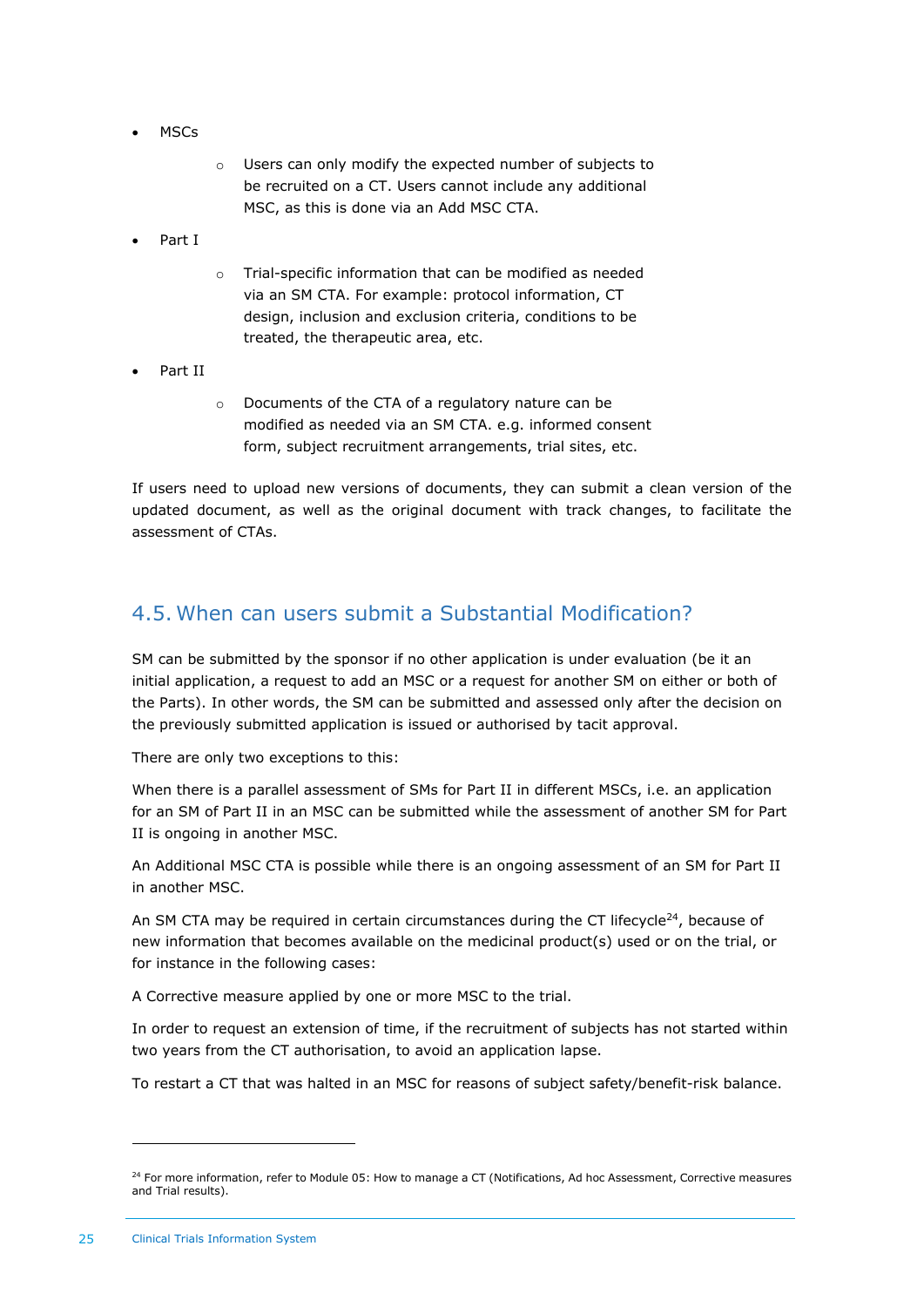## <span id="page-25-0"></span>4.6. How can users describe the changes they have made in a CTA section?

Users can include a description of the changes applied in the 'Section changes description' tile of the respective section. Once they have included their comments, an exclamation mark will appear in the modified sections.

#### <span id="page-25-1"></span>4.7. When is a modification considered 'substantial'?

A non-exhaustive list of examples of modifications that should be regarded as substantial is provided in Annex III of the European Commission CT Regulation Questions & Answers document<sup>25</sup>. Some examples from the non-exhaustive list that are typically considered to be 'substantial' are listed below:

<sup>&</sup>lt;sup>25</sup> European Commission, Clinical Trials Regulation (EU) No 536/2014 Questions & Answers DRAFT, Version 2.6, November 2020. Page 115, question Annex III Available at: [https://ec.europa.eu/health/sites/health/files/files/eudralex/vol-10/regulation5362014\\_qa\\_en.pdf.](https://ec.europa.eu/health/sites/health/files/files/eudralex/vol-10/regulation5362014_qa_en.pdf)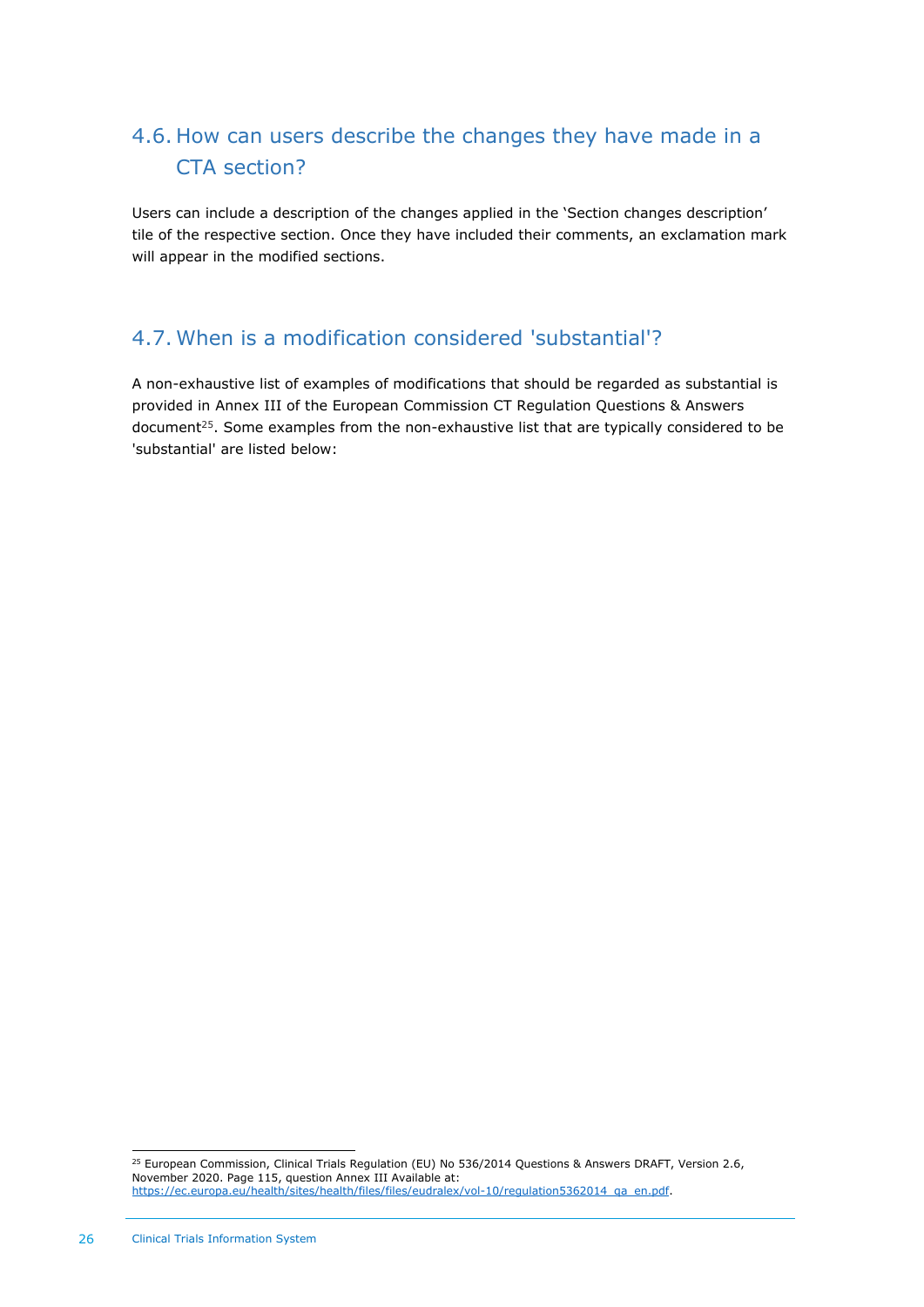| Part I                                                                                                                                                                                                                                                                                                     |                               |                            |  |  |
|------------------------------------------------------------------------------------------------------------------------------------------------------------------------------------------------------------------------------------------------------------------------------------------------------------|-------------------------------|----------------------------|--|--|
| <b>Protocol</b>                                                                                                                                                                                                                                                                                            | <b>IMPD and IB</b>            | <b>Others</b>              |  |  |
| • A change in the definition                                                                                                                                                                                                                                                                               | • Any change in the quality   | • A change of sponsor, co- |  |  |
| of the end of the trial.                                                                                                                                                                                                                                                                                   | of the IMP.                   | sponsor or the sponsor's   |  |  |
| • New toxicological or                                                                                                                                                                                                                                                                                     | • Change in the overall risk  | legal representative.      |  |  |
| pharmacological data which                                                                                                                                                                                                                                                                                 | and benefit assessment in     | • The revocation or        |  |  |
| is likely to impact on the                                                                                                                                                                                                                                                                                 | the IMPD or IB.               | suspension of the IMP's    |  |  |
| risk/benefit assessment.                                                                                                                                                                                                                                                                                   | • New clinical data e.g. from | marketing authorisation.   |  |  |
| • Changes in the number of                                                                                                                                                                                                                                                                                 | previous CTs and human        |                            |  |  |
| scheduled subject trial                                                                                                                                                                                                                                                                                    | experience in the IMPD or     |                            |  |  |
| visits.                                                                                                                                                                                                                                                                                                    | IB which might have a         |                            |  |  |
| • Change of a diagnostic or                                                                                                                                                                                                                                                                                | significant impact on the     |                            |  |  |
| medical monitoring                                                                                                                                                                                                                                                                                         | risk/benefit ratio.           |                            |  |  |
| procedure which is likely to                                                                                                                                                                                                                                                                               | • Changes to the reference    |                            |  |  |
| have a significant impact                                                                                                                                                                                                                                                                                  | safety information for the    |                            |  |  |
| on the safety or scientific                                                                                                                                                                                                                                                                                | annual safety report and      |                            |  |  |
| value of the CT.                                                                                                                                                                                                                                                                                           | SUSAR reporting.              |                            |  |  |
|                                                                                                                                                                                                                                                                                                            | <b>Part II</b>                |                            |  |  |
|                                                                                                                                                                                                                                                                                                            |                               |                            |  |  |
| investigator.                                                                                                                                                                                                                                                                                              |                               |                            |  |  |
| • Change of the insurance policy, e.g. a new insurance company, changes in insurance coverage,                                                                                                                                                                                                             |                               |                            |  |  |
| conditions and/or insured amounts.                                                                                                                                                                                                                                                                         |                               |                            |  |  |
| • Modifications in any documents for subjects such as the subject information sheet, and informed                                                                                                                                                                                                          |                               |                            |  |  |
| consent form, which could include change in safety information, trial procedures or data                                                                                                                                                                                                                   |                               |                            |  |  |
| handling.                                                                                                                                                                                                                                                                                                  |                               |                            |  |  |
|                                                                                                                                                                                                                                                                                                            |                               |                            |  |  |
|                                                                                                                                                                                                                                                                                                            |                               |                            |  |  |
| • Addition of a site, change in facilities, change in site suitability or change of principal<br>• Change in access, disclosure, dissemination, alteration or loss of information and personal data<br>processed.<br>Change in the collection storage and future use of biological samples from CT subject |                               |                            |  |  |

- Change in the collection, storage and future use of biological samples from CT subject.
- Change in financial arrangements.
- <span id="page-26-0"></span>• Change in the compensation paid to subjects and/or investigator/site for participating in the trial.

## 4.8. Who is responsible for assessing whether a modification is deemed as 'substantial'?

In principle, it is the responsibility of the sponsor to assess whether a modification is to be regarded as 'substantial'. This assessment is to be made on a case-by-case basis in view of what is described in question and answer 4.2.

The sponsor should also assess whether an SM leads to changes in the CT to the extent that it has to be considered as a completely new CT. There are scenarios that would require an application for a new trial authorisation to be considered instead of an SM; for example<sup>26</sup>:

<sup>&</sup>lt;sup>26</sup> European Commission, Clinical Trials Regulation (EU) No 536/2014 Questions & Answers DRAFT, Version 2.6,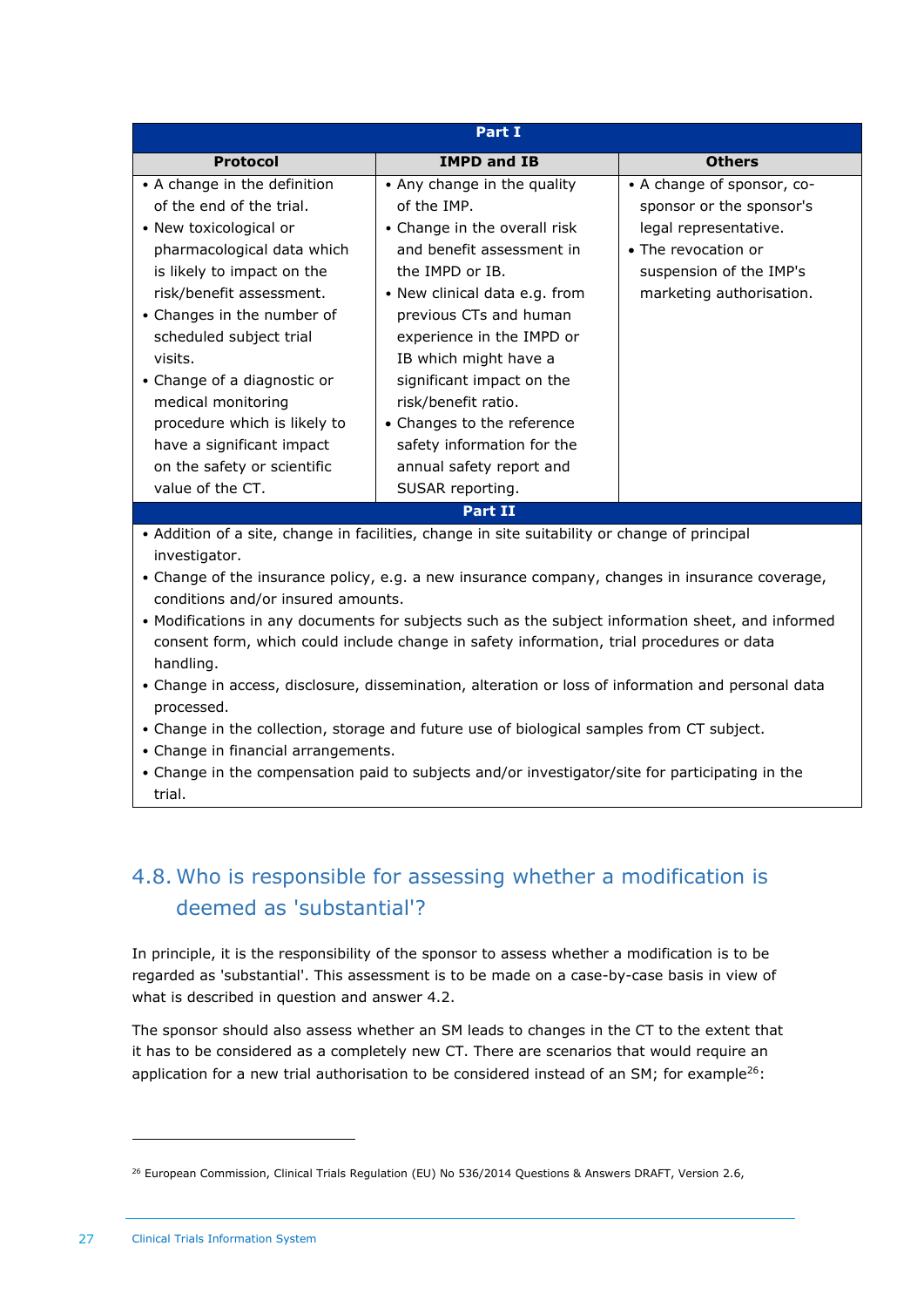- A change of the Investigational Medicinal Product (IMP).
- Significant modifications such as a change to the main objective or primary endpoint of the CT in all phases.
- Unplanned and unjustified addition of a trial arm or placebo group (except in the exceptional case of a CT with a novel design, where this was already described in the protocol of the initial application).

## <span id="page-27-0"></span>4.9. Is the addition of a new Member State considered as a Substantial Modification?

No. as explained in section 3, the subsequent addition of another MSCs to extend an authorised CT requires the submission of an Additional MSC application dossier in accordance with Article 14 of the CT Regulation<sup>27</sup>. An application dossier may only be submitted after the notification date of the initial authorisation decision (refer to question 3.2).

## <span id="page-27-2"></span><span id="page-27-1"></span>5. Non-Substantial Modifications

#### 5.1. What is a Non-Substantial Modification?

A sponsor can submit a Non-SM when it wishes to apply a change to any aspect of a CT (after the notification of a decision on a previously submitted application) which is not likely to have a substantial impact on the safety or rights of the subjects or the reliability and robustness of the data generated in the CT. However, it is still relevant for the supervision of the CT (Article  $81(9)^{28}$ .

#### <span id="page-27-3"></span>5.2. Is a Non-Substantial Modification considered as a CTA?

A non-SM is not considered as an application as it is not subject to the evaluation and decision issued by the MSC.

November 2020. Page 36, question 3.2 Available at: [https://ec.europa.eu/health/sites/health/files/files/eudralex/vol-](https://ec.europa.eu/health/sites/health/files/files/eudralex/vol-10/regulation5362014_qa_en.pdf)[10/regulation5362014\\_qa\\_en.pdf](https://ec.europa.eu/health/sites/health/files/files/eudralex/vol-10/regulation5362014_qa_en.pdf)

 $^{27}$  Regulation (EU) No 536/2014 of the European Parliament and of the Council of 16 April 2014 on clinical trials on medicinal products for human use, and repealing Directive 2001/20/EC, EU Official Journal L158. 16 of April 2014. Available at: [https://ec.europa.eu/health/sites/health/files/files/eudralex/vol-1/reg\\_2014\\_536/reg\\_2014\\_536\\_en.pdf](https://ec.europa.eu/health/sites/health/files/files/eudralex/vol-1/reg_2014_536/reg_2014_536_en.pdf) <sup>28</sup> Regulation (EU) No 536/2014 of the European Parliament and of the Council of 16 April 2014 on clinical trials on medicinal products for human use, and repealing Directive 2001/20/EC, *EU Official Journal* L158. 16 of April 2014. Available at: [https://ec.europa.eu/health/sites/health/files/files/eudralex/vol-1/reg\\_2014\\_536/reg\\_2014\\_536\\_en.pdf](https://ec.europa.eu/health/sites/health/files/files/eudralex/vol-1/reg_2014_536/reg_2014_536_en.pdf)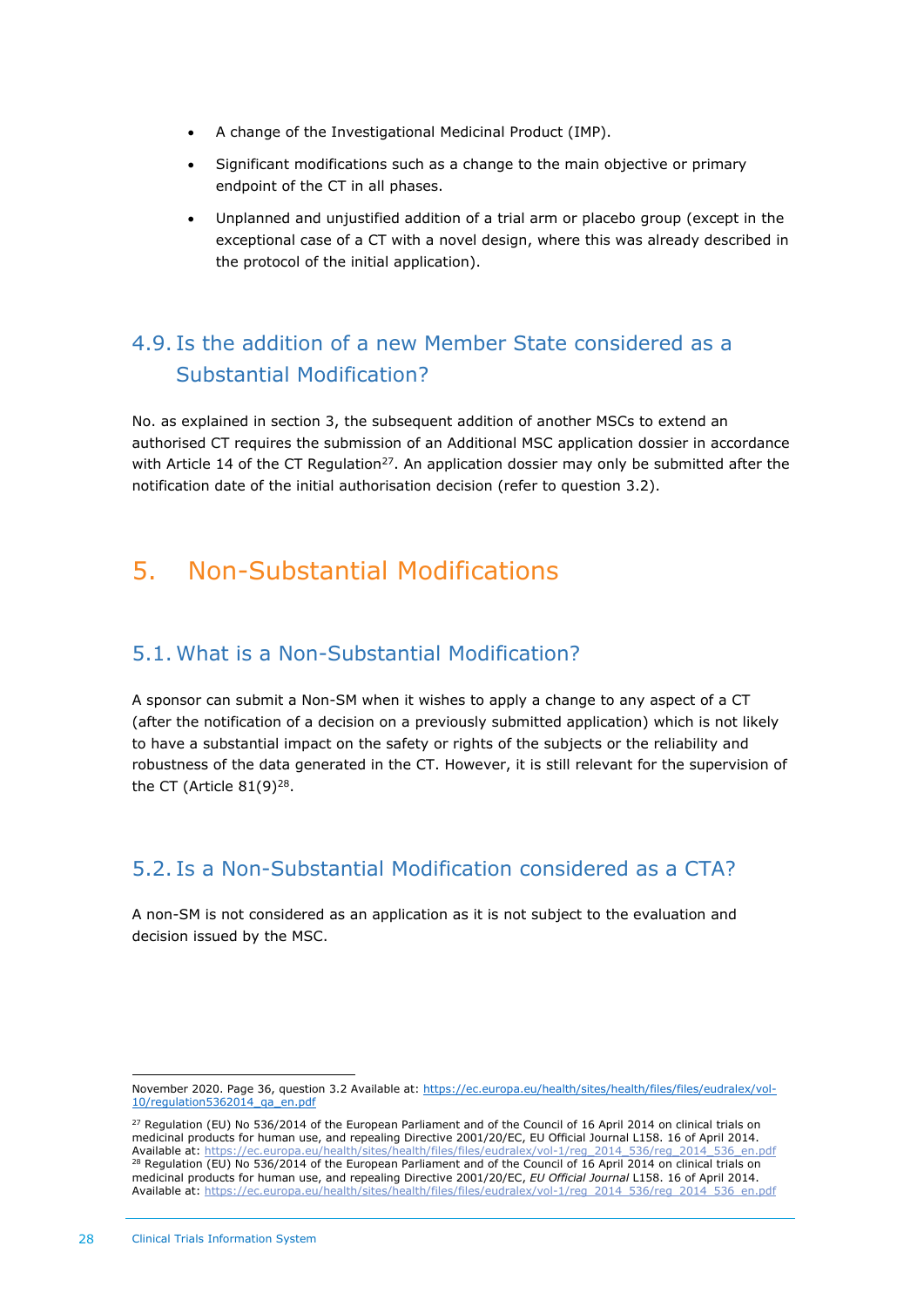### <span id="page-28-0"></span>5.3. How can Non-Substantial Modifications be created?

In CTIS, non-SM can be created from the CT summary page, listed on the 'applications and non-SM' at the bottom of a CT page.

<span id="page-28-1"></span>In case of doubt about whether a change is an SM or not, the sponsor must consult the MSC.

#### 5.4. When can users submit a Non-Substantial Modification?

Sponsors can submit Non-SM to keep information of the dossier up to date. However, this can be done while there are no other applications ongoing. Non-SM changes can also be provided as part of RFI responses where so required<sup>29</sup>.

#### <span id="page-28-2"></span>5.5. Can a Non-Substantial Modification affect multiple trials?

No. Unlike multi-trial SMs, in case a sponsor wants to apply non-substantial changes to multiple CTs, it will need to submit one non-SM per each CT.

## <span id="page-28-3"></span>5.6. Is there a predefined list of modifications that should be regarded as Non-Substantial Modifications?

A non-exhaustive list of examples of modifications that should be regarded as nonsubstantial is provided in Annex III of the European Commission CT Regulation Questions & Answers document $30$ . Some of the modifications that are typically considered not to be 'substantial' regarding specific sections of CTA are listed below (this table contains examples and is subject to suffer modifications in the future):

| Part I                                                                                                                                                                                                        |                                                                                                 |                                                                                                                                                                                                                                       |  |
|---------------------------------------------------------------------------------------------------------------------------------------------------------------------------------------------------------------|-------------------------------------------------------------------------------------------------|---------------------------------------------------------------------------------------------------------------------------------------------------------------------------------------------------------------------------------------|--|
| <b>Protocol</b>                                                                                                                                                                                               | General                                                                                         | Non-SMs the sponsor should<br>notify within EUPD                                                                                                                                                                                      |  |
| • Increase in duration of the<br>overall time of the trial, provided<br>that specific exposure to<br>treatment, the definition of the<br>end of the trial, and scheduled<br>subject trial visits arrangements | • Correction of typographical<br>errors in any document<br>change in the quality of the<br>TMP. | • Review the IB at least annually. The<br>sponsor has to verify whether the<br>update relates to changes which are<br>to be considered as substantial.<br>• Any change of persons/entities and<br>contact details to whom the sponsor |  |

<sup>&</sup>lt;sup>29</sup> European Commission, Clinical Trials Regulation (EU) No 536/2014 Questions & Answers DRAFT, Version 2.6, November 2020. Pages 37. Question 3.4. Available at: [https://ec.europa.eu/health/sites/health/files/files/eudralex/vol-](https://ec.europa.eu/health/sites/health/files/files/eudralex/vol-10/regulation5362014_qa_en.pdf)[10/regulation5362014\\_qa\\_en.pdf](https://ec.europa.eu/health/sites/health/files/files/eudralex/vol-10/regulation5362014_qa_en.pdf)

<sup>30</sup> European Commission, *Clinical Trials Regulation (EU) No 536/2014 Questions & Answers DRAFT*, Version 2.6, November 2020. Pages 117. Question Annex III. Available at: [https://ec.europa.eu/health/sites/health/files/files/eudralex/vol-10/regulation5362014\\_qa\\_en.pdf](https://ec.europa.eu/health/sites/health/files/files/eudralex/vol-10/regulation5362014_qa_en.pdf)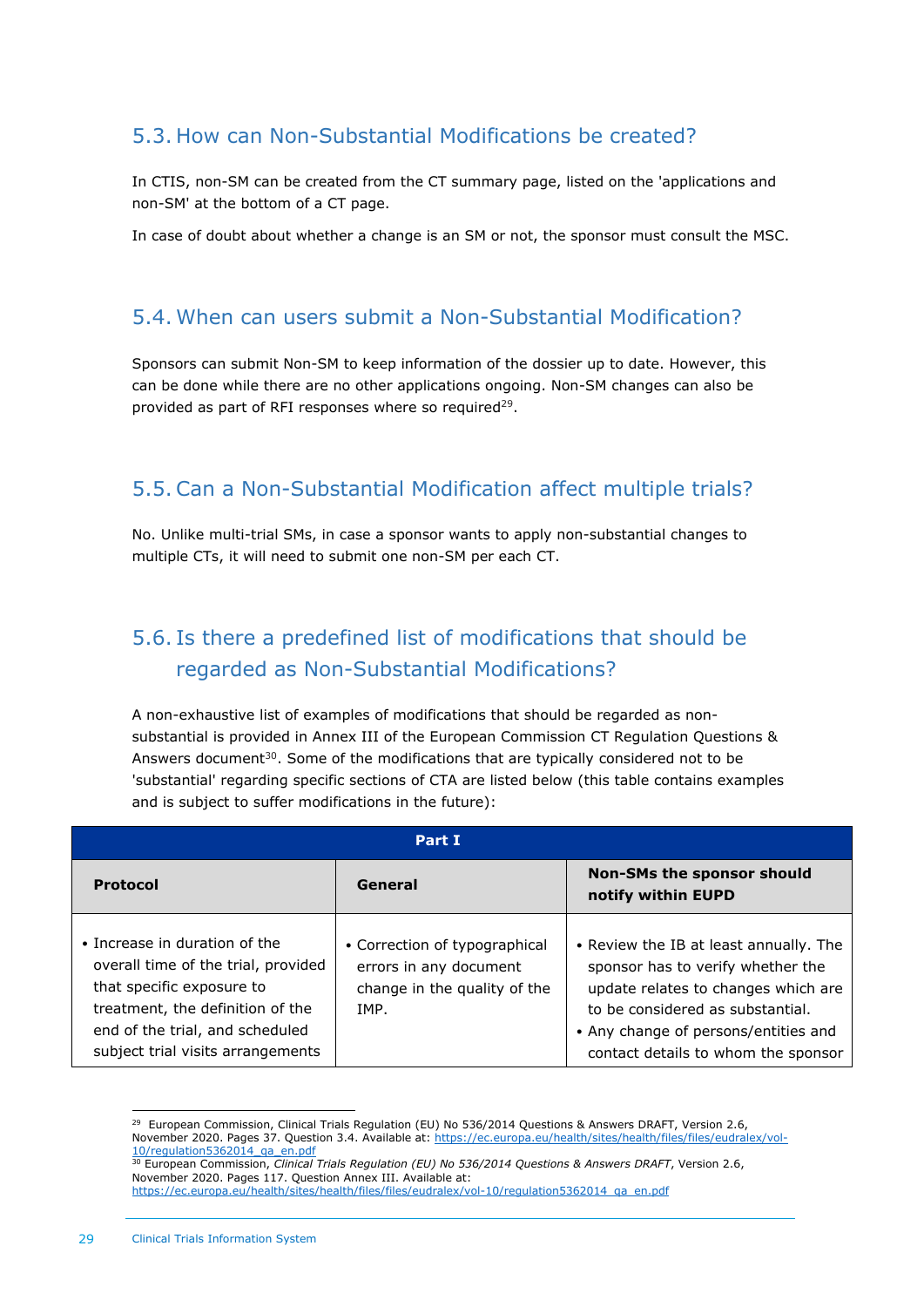| remain not extended and             |  | delegated tasks, for example, the    |  |
|-------------------------------------|--|--------------------------------------|--|
| unchanged.                          |  | applicant, technical service         |  |
| • A change in the number of CT      |  | providers, electronic systems        |  |
| participants per trial site, if the |  | providers, laboratories and clinical |  |
| total number of participants in     |  | research organisations ('CROs').     |  |
| the MSC is identical or the         |  |                                      |  |
| increase/decrease is insignificant  |  |                                      |  |
| in view of the absolute number of   |  |                                      |  |
| participants.                       |  |                                      |  |
| • A change in the documentation     |  |                                      |  |
| used by the research team for       |  |                                      |  |
| recording trial data (e.g. case     |  |                                      |  |
| report form or data collection      |  |                                      |  |
| form).                              |  |                                      |  |
|                                     |  |                                      |  |
| Part II                             |  |                                      |  |

- Extension of validity of insurance certificate.
- Correction of typos in any document.
- Technical and administrative changes in subject documents including the subject information sheet or informed consent (e.g. change in phone number or typo errors).
- A validated translation of the local approved ICF in another language in order to be used for a potential subject who is not fluent in the local (country) language.

## <span id="page-29-1"></span><span id="page-29-0"></span>6. Withdraw a CTA

#### 6.1. When can users withdraw an Initial CTA for a CT?

As per Article 12 of the CT Regulation<sup>31</sup>, a withdrawal of an initial application for all MSC can be done until the RMS submits a conclusion on Part I (reporting date). After the reporting date and while the initial application is still under evaluation, but before the decision has been issued by each MSC, the application can be withdrawn from each MSCs separately.

The CT Regulation specifically foresees the possibility for the sponsor to withdraw an application in all or individual MSC (Article 12). Various scenarios are outlined in the European Commission CT Regulation Questions & Answers document $32$  in the case a sponsor wishes to do so:

**Scenario 1**: The sponsor decides to withdraw an application for a CT in an MSC. This may happen at any time until the decision is made, providing a justification. However, in

<sup>31</sup> *Regulation (EU) No 536/2014 of the European Parliament and of the Council of 16 April 2014 on clinical trials on medicinal products for human use, and repealing Directive 2001/20/EC*, EU Official Journal L158. 16 of April 2014. Available at: [https://ec.europa.eu/health/sites/health/files/files/eudralex/vol-1/reg\\_2014\\_536/reg\\_2014\\_536\\_en.pdf](https://ec.europa.eu/health/sites/health/files/files/eudralex/vol-1/reg_2014_536/reg_2014_536_en.pdf)

<sup>32</sup> European Commission, *Clinical Trials Regulation (EU) No 536/2014 Questions & Answers DRAFT*, Version 2.6, November 2020. Pages 44-45. Question 3.9. Available at: [https://ec.europa.eu/health/sites/health/files/files/eudralex/vol-10/regulation5362014\\_qa\\_en.pdf](https://ec.europa.eu/health/sites/health/files/files/eudralex/vol-10/regulation5362014_qa_en.pdf)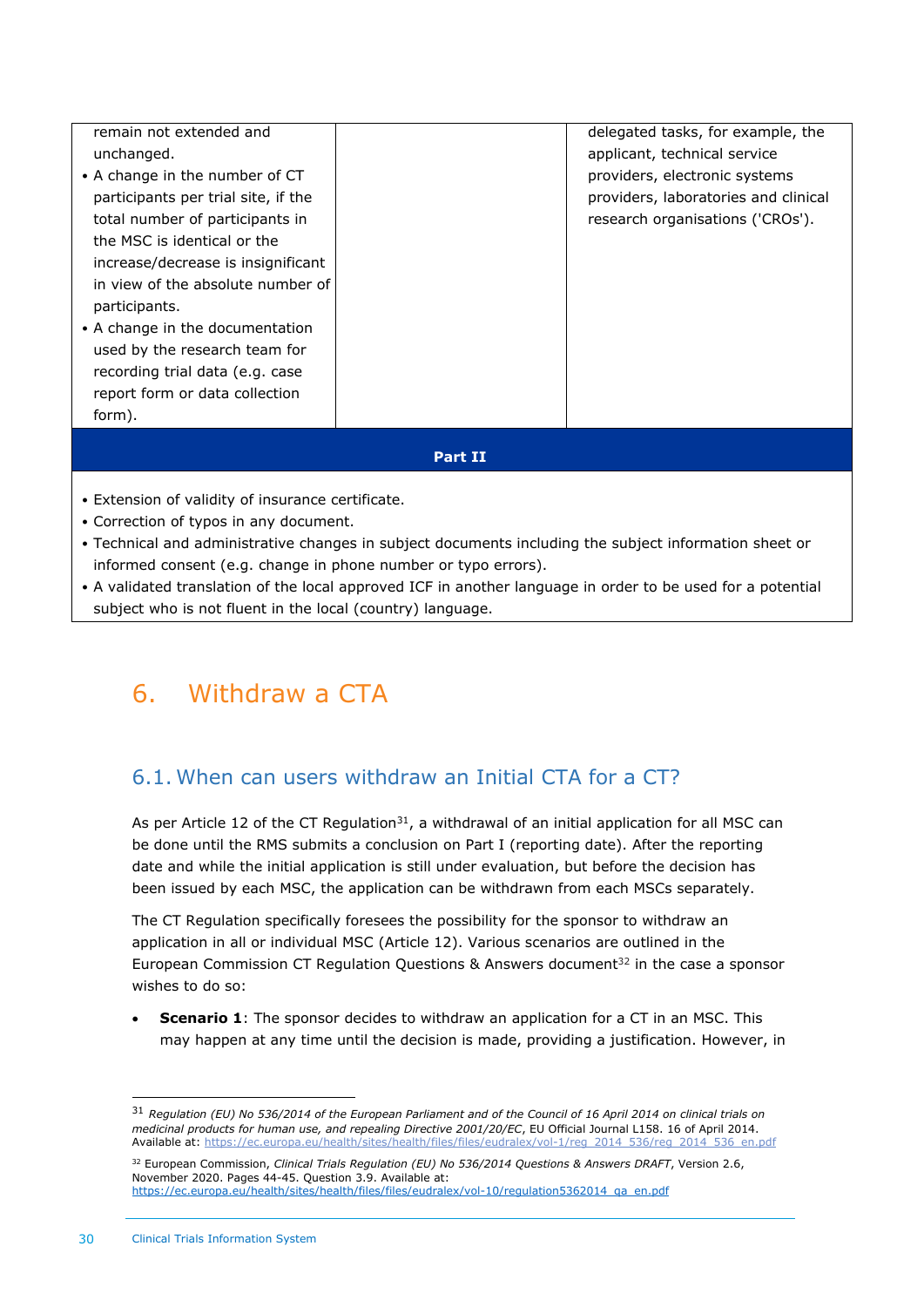cases of withdrawal of an application before the conclusion of each MSC (reporting date), the withdrawal will apply to the entire application in all MSCs.

- **Scenario 2**: The sponsor decides to withdraw an application in case of partial submission of a CTA (refer to questions from 2.18 to 2.19). Scenario 1 above also applies in this case. However, additionally, in the case of MSC that received only a CTA limited to Part I, a CTA could be withdrawn at any point after the reporting date even if the CT is already authorised in one or more of the other MSC that received a full application.
- **Scenario 3:** The sponsor decides to terminate early an ongoing CT in one of the MSCs (i.e. after the decision is issued in that MSC). In that case, the sponsor should notify the MSC of the early termination.

Once the decision regarding an initial application is taken, a sponsor no longer has the possibility to withdraw the application. If, after authorisation of the trial, the CT does not start and the sponsor decides not to carry it out in an MSC within two years from the notification date of the decision of authorisation, the application will expire.

## <span id="page-30-0"></span>6.2. When can users withdraw a Substantial Modification CTA or an Additional MSC CTA?

Different timelines are foreseen depending on the type of application in question:

In the case of an SM of Part I or Part I and Part II, the withdrawal applies to all MSCs, before the conclusion on Part I (i.e. reporting date), and can take place until the decision is issued;

In the case of an SM of Part II only, an application can be withdrawn from one or more MSCs, at any point until the decision is issued.

#### <span id="page-30-1"></span>6.3. When can users withdraw Additional of an MSC CTA?

For Additional MSC, the withdrawal can be done separately for each MSCs involved until the decision has been issued.

## <span id="page-30-2"></span>6.4. Is it compulsory to include a justification in case of withdrawal?

Yes. Sponsors must include a justification for the withdrawal of any application withdrawal in CTIS.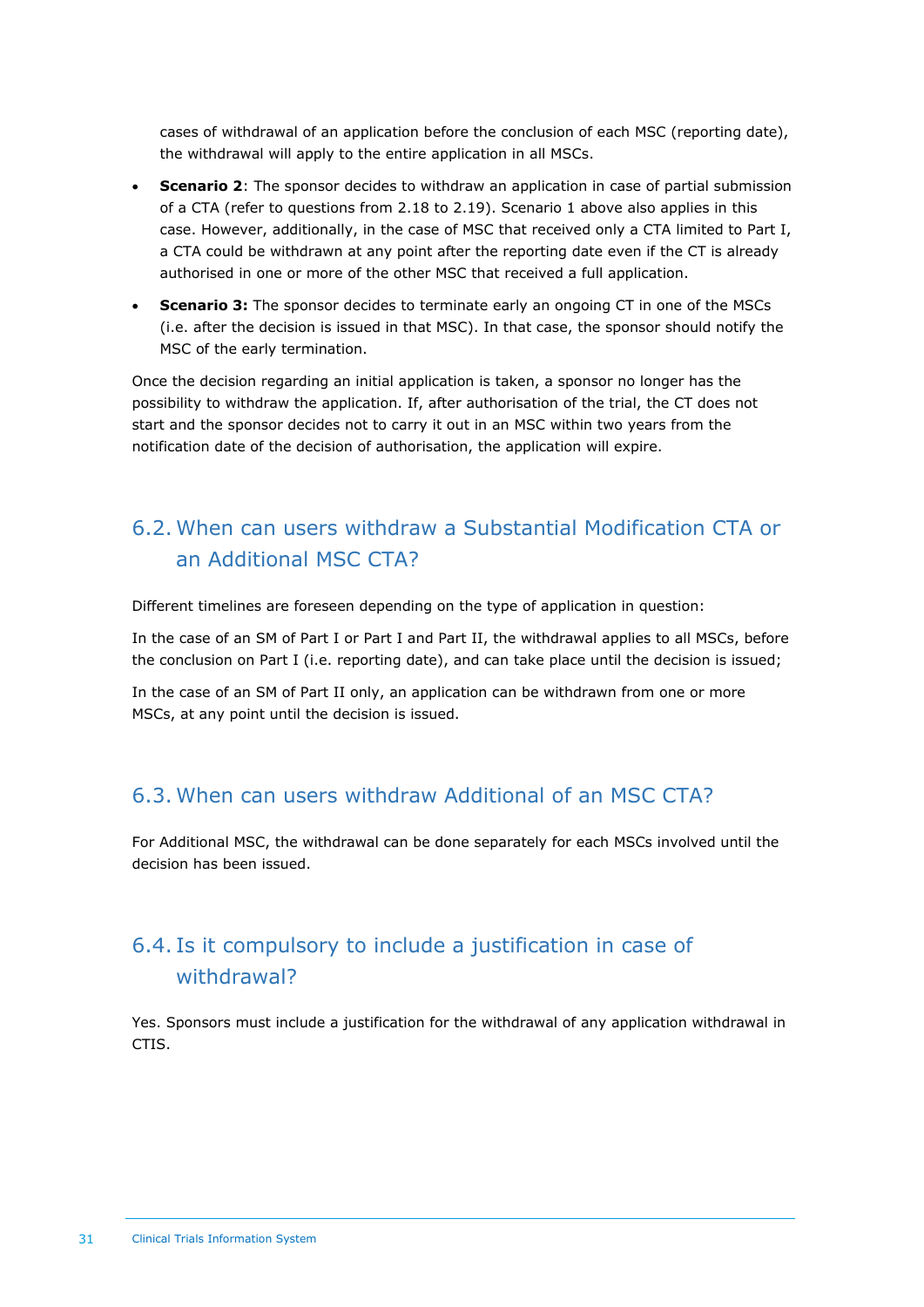#### <span id="page-31-0"></span>6.5. Can an Initial CTA be re-submitted?

As per Article 13 of the CT Regulation<sup>33</sup>, following the refusal of authorisation or the withdrawal of an application, an initial application can be re-submitted to any intended MSC. In order to save the time of the user, CTIS offers an option to re-submit an already submitted CTA. By clicking on the 'copy' button, the user will duplicate the application with the same information and attachments but with a different identifier, keeping the original EU CT number ending with incrementing digits starting from 01. The user can modify the new dossier as needed and submit it. The resubmission will be deemed as a new CTA.

## <span id="page-31-2"></span><span id="page-31-1"></span>7. Roles and permissions

## 7.1. What user roles are involved in the submission of a CTA?

The CT admin is the only role able to create a CTA and all the subsequent applications. Five roles are involved in the edition and drafting of the CTA, and only two roles can submit or cancel a draft CTA and withdraw if after it has been submitted:

- **Submit/cancel/withdraw a CTA:** CT admin and Application submitter.
- **Edit/draft a CTA:** CT admin, Part I Preparer (exc. Q-IMPD), Part II preparer, Q-IMPD preparer, and Application submitter.
- **Create a CT and a CTA and copy a CTA:** CT admin.

 $33$  Regulation (EU) No 536/2014 of the European Parliament and of the Council of 16 April 2014 on clinical trials on medicinal products for human use, and repealing Directive 2001/20/EC, EU Official Journal L158. 16 of April 2014. Available at[: https://ec.europa.eu/health/sites/health/files/files/eudralex/vol-1/reg\\_2014\\_536/reg\\_2014\\_536\\_en.pdf](https://ec.europa.eu/health/sites/health/files/files/eudralex/vol-1/reg_2014_536/reg_2014_536_en.pdf)